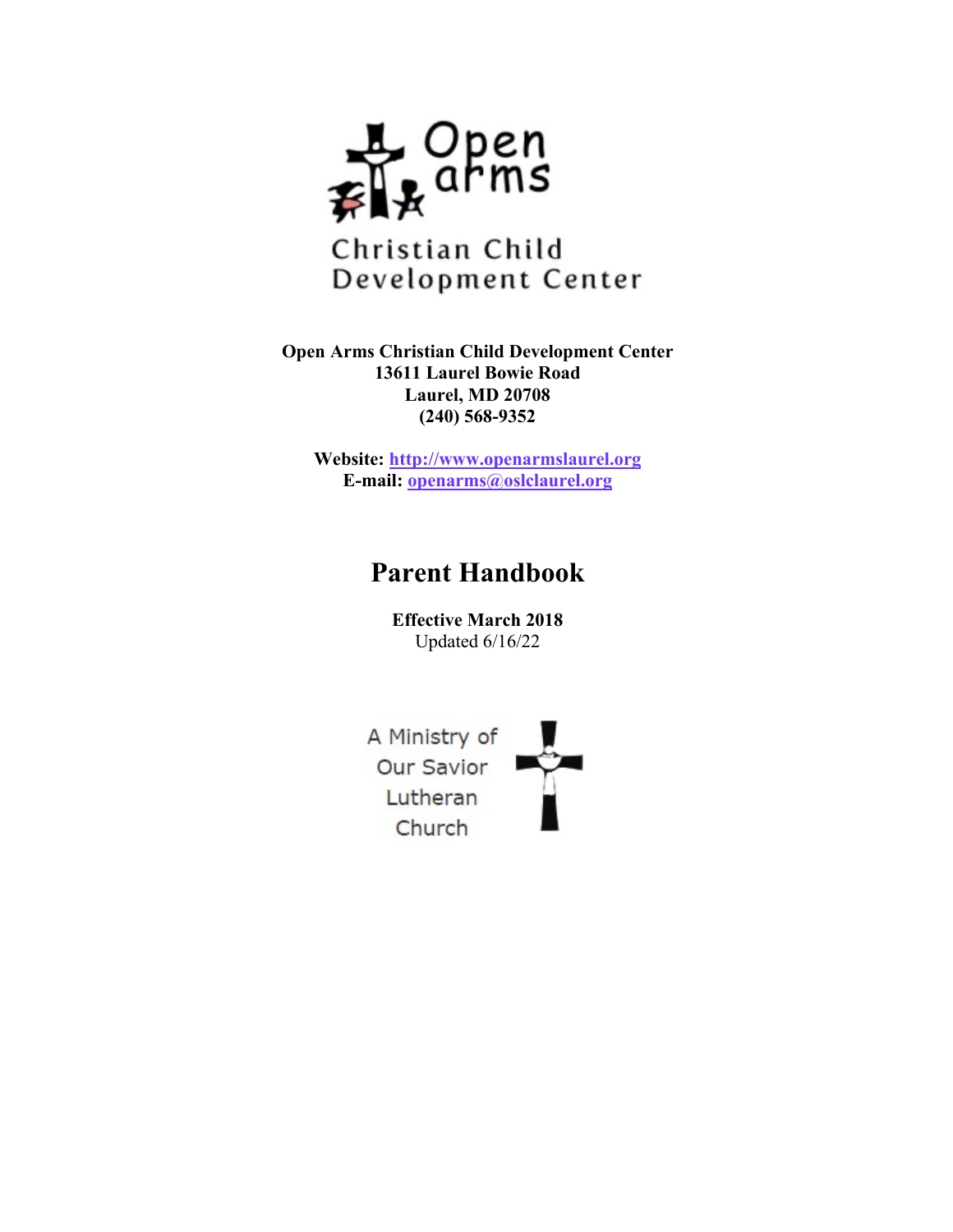### **TABLE OF CONTENTS**

|              |     |                                                                      | Page |
|--------------|-----|----------------------------------------------------------------------|------|
| 1            |     | <b>WELCOME LETTER FROM OSLC PASTOR  ERROR! BOOKMARK NOT DEFINED.</b> |      |
| $\mathbf{2}$ |     |                                                                      |      |
| 3            |     |                                                                      |      |
|              | 3.1 |                                                                      |      |
|              | 3.2 |                                                                      |      |
|              | 3.3 |                                                                      |      |
|              | 3.4 |                                                                      |      |
|              | 3.5 |                                                                      |      |
|              | 3.6 |                                                                      |      |
|              | 3.7 |                                                                      |      |
|              | 3.8 |                                                                      |      |
|              | 3.9 |                                                                      |      |
|              |     |                                                                      |      |
|              |     |                                                                      |      |
|              |     |                                                                      |      |
|              |     |                                                                      |      |
|              |     |                                                                      |      |
| 4            |     |                                                                      |      |
|              |     |                                                                      |      |
|              | 4.1 |                                                                      |      |
|              | 4.2 |                                                                      |      |
|              | 4.3 |                                                                      |      |
|              | 4.4 |                                                                      |      |
|              | 4.5 |                                                                      |      |
|              | 4.6 |                                                                      |      |
|              | 4.7 |                                                                      |      |
|              | 4.8 |                                                                      |      |
|              |     |                                                                      |      |
|              | 4.9 |                                                                      |      |
|              |     |                                                                      |      |
|              |     |                                                                      |      |
|              |     |                                                                      |      |
|              |     |                                                                      |      |
|              |     |                                                                      |      |
|              |     |                                                                      |      |
|              |     |                                                                      |      |
|              |     |                                                                      |      |
|              |     |                                                                      |      |
|              |     |                                                                      |      |
|              |     |                                                                      |      |
|              |     |                                                                      |      |
|              |     |                                                                      |      |
|              |     |                                                                      |      |
|              |     |                                                                      |      |
|              |     |                                                                      |      |
|              |     |                                                                      |      |
|              |     |                                                                      |      |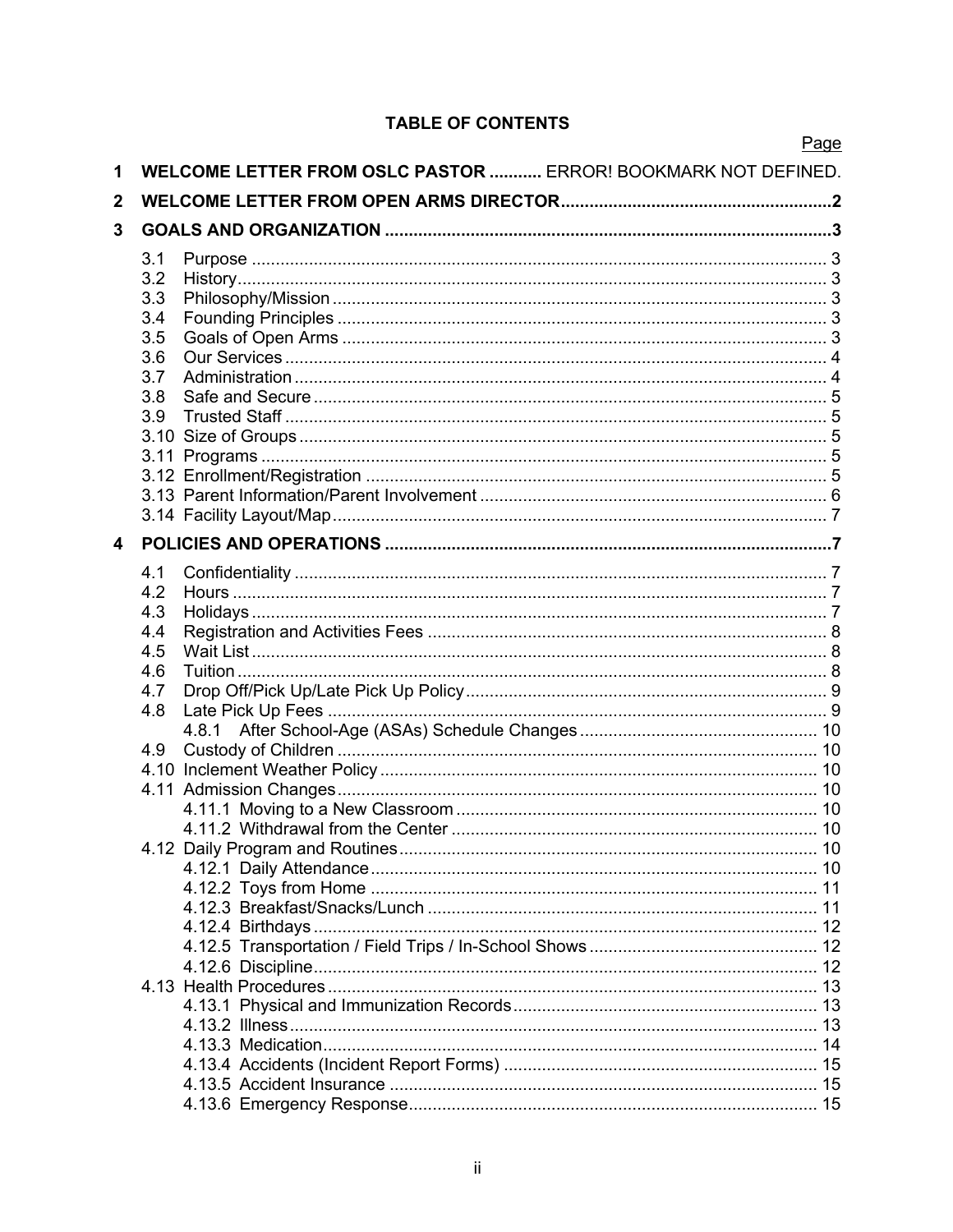| 5 |                                                           |              |     |  |
|---|-----------------------------------------------------------|--------------|-----|--|
|   | 51<br>52<br>5.3<br>5.4<br>5.5<br>5.6<br>5.7<br>5.8<br>5.9 | 541<br>5.4.2 |     |  |
| 6 |                                                           |              |     |  |
|   | 6.1<br>6.2<br>6.3                                         |              |     |  |
|   |                                                           |              | .22 |  |

### **APPENDICES**

Page

Page

### **FIGURES**

|--|--|--|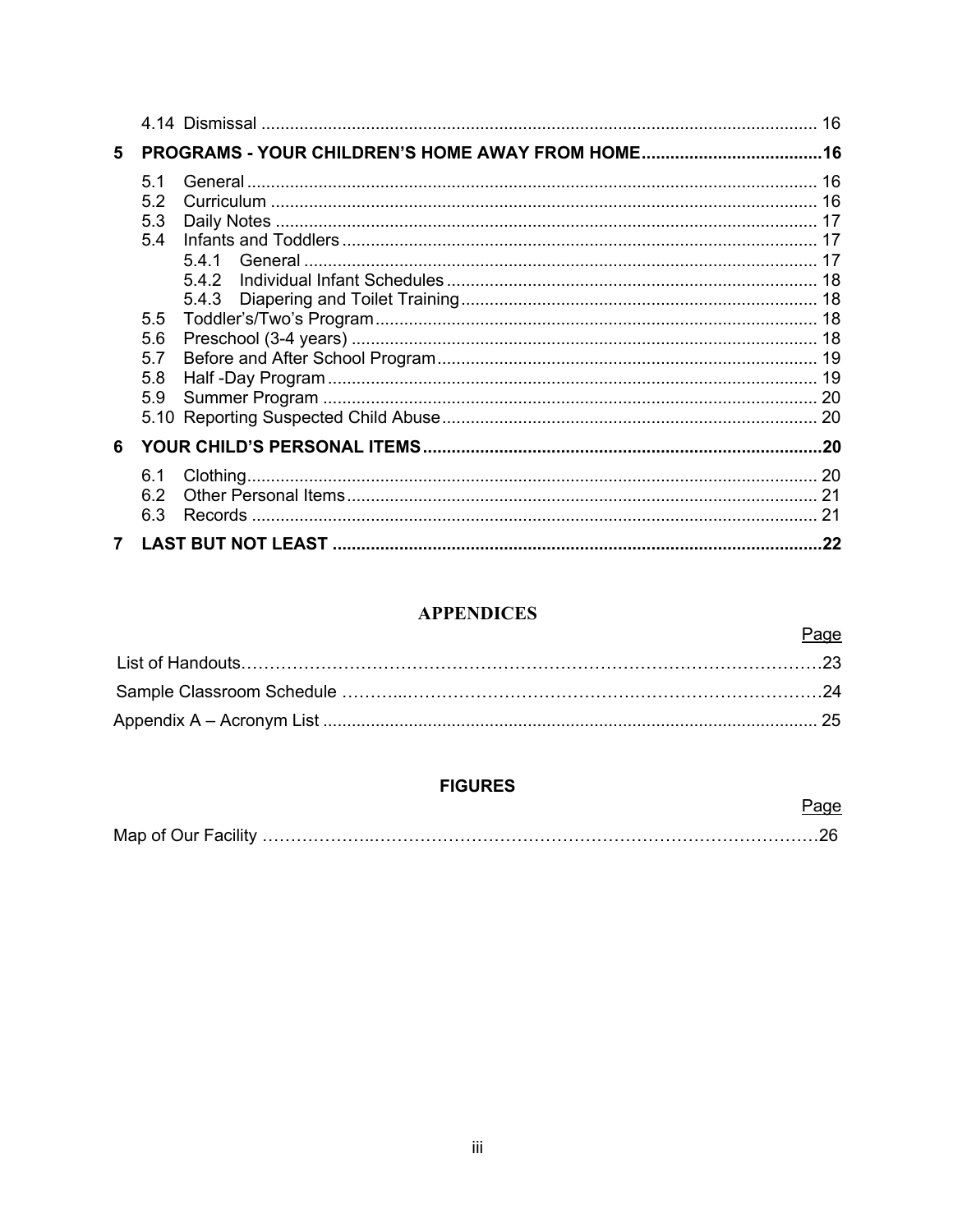**1** Dear Parents,

Welcome to the Open Arms Christian Child Development Center!

As Pastors for Our Savior Lutheran Church, and Family Life Pastors for the Center, we want you to know that we are glad you and your family are here. Open Arms is a ministry dedicated to your child's development as a whole person. Our dedicated staff intends to provide your child with the finest care in the best atmosphere for their physical, emotional, intellectual, social, and spiritual growth.

However, our interest in quality care doesn't end with the workday. Our goal is to reach out beyond the doors of our Open Arms Center to touch the lives of children and their families with the love of God. Part of Pastor Derrick's job description is dedicated to providing outreach and spiritual care for you as a family of the Center.

In that spirit, please know that we are here for you. We welcome you to participate in all the activities of both the Open Arms center and Our Savior Lutheran Church. This is your Center, a community with Christ at the center, focused on sharing Christ's Word and love, and we are here to serve you.

If there is anything that Our Savior, as a congregation, or we, as pastors, can do for you, please don't hesitate to ask, and we will do our best to address your needs with the love of Christ. Ever in the loving Open Arms of Jesus,

Pastor Peter DeMik and Pastor Derrick Miliner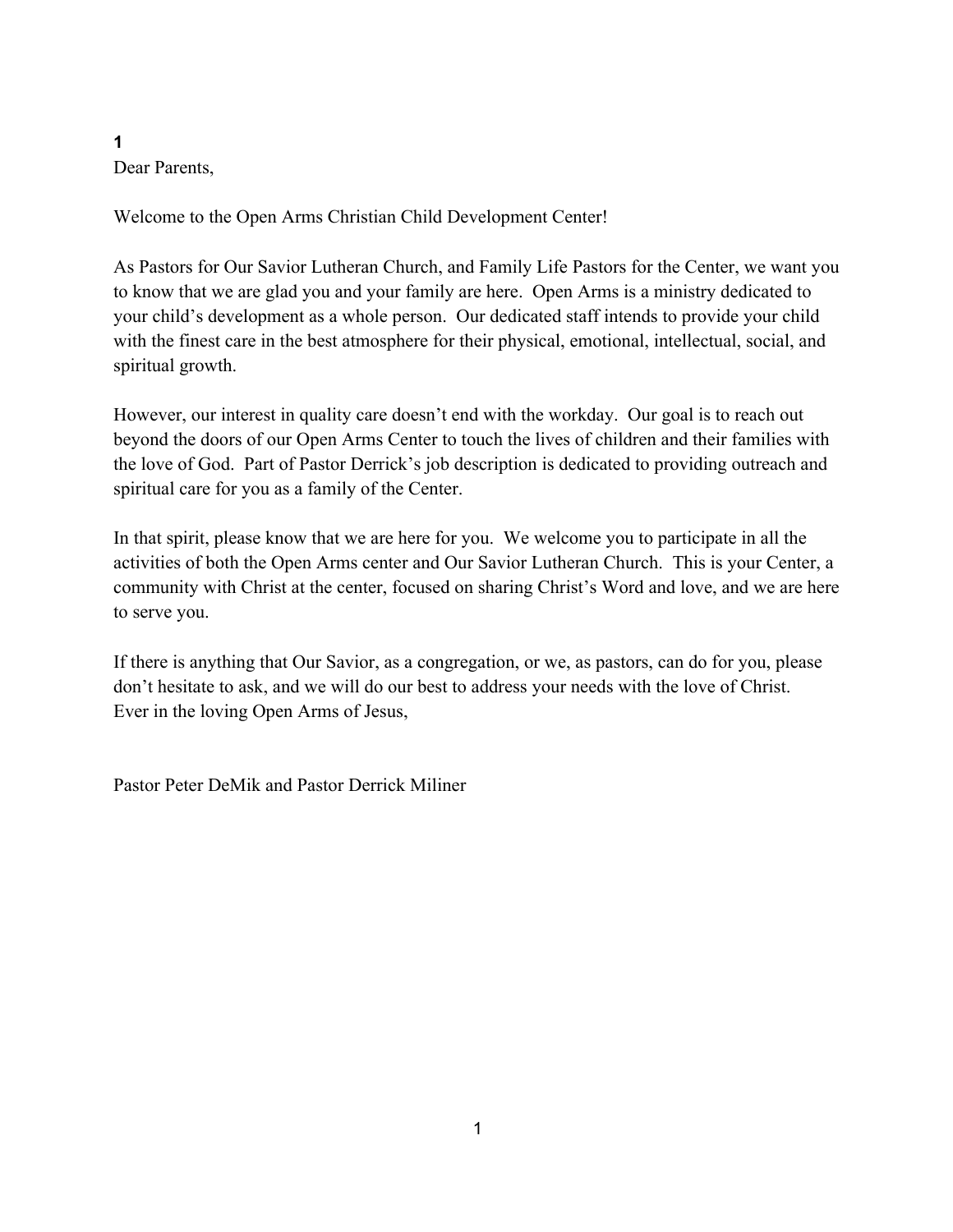### **Welcome to Open Arms!**

We want to extend a warm welcome into our family at the Open Arms Christian Child Development Center. You children are each a unique and special gift from God. We thank you for entrusting us with the care of your children.

The well-being of your children is our primary concern. We want you to feel comfortable and confident as you combine your life as parents with your career. We want the time your children are in our care to be as free from worry to you as possible. We do this by adhering at all times to strict operational policies which govern, for example, discipline, administration of medications, and release of children to others. We will call you immediately if any emergencies arise. Otherwise, we will share your children's day with you when you arrive to pick them up. Because consistency in child-rearing philosophy between the childcare center and the home is best for the children, we will honor parents' concerns and wishes for development.

Quality childcare is developmentally appropriate. For example, younger children need more individual adult attention. As children grow older, they clearly benefit from association with other children. These principles are reflected as we nurture each child's spiritual, social, emotional, physical, cognitive and language development. Our developmental and teaching programs are selected from the best resources available.

This handbook provides detailed information about our facility and programs. Please feel free to talk with other staff members, or myself, if you have any further questions about Open Arms Christian Child Development Center and what we have to offer to you and your family.

In His Open Arms,

Rebecca Stewart Center Director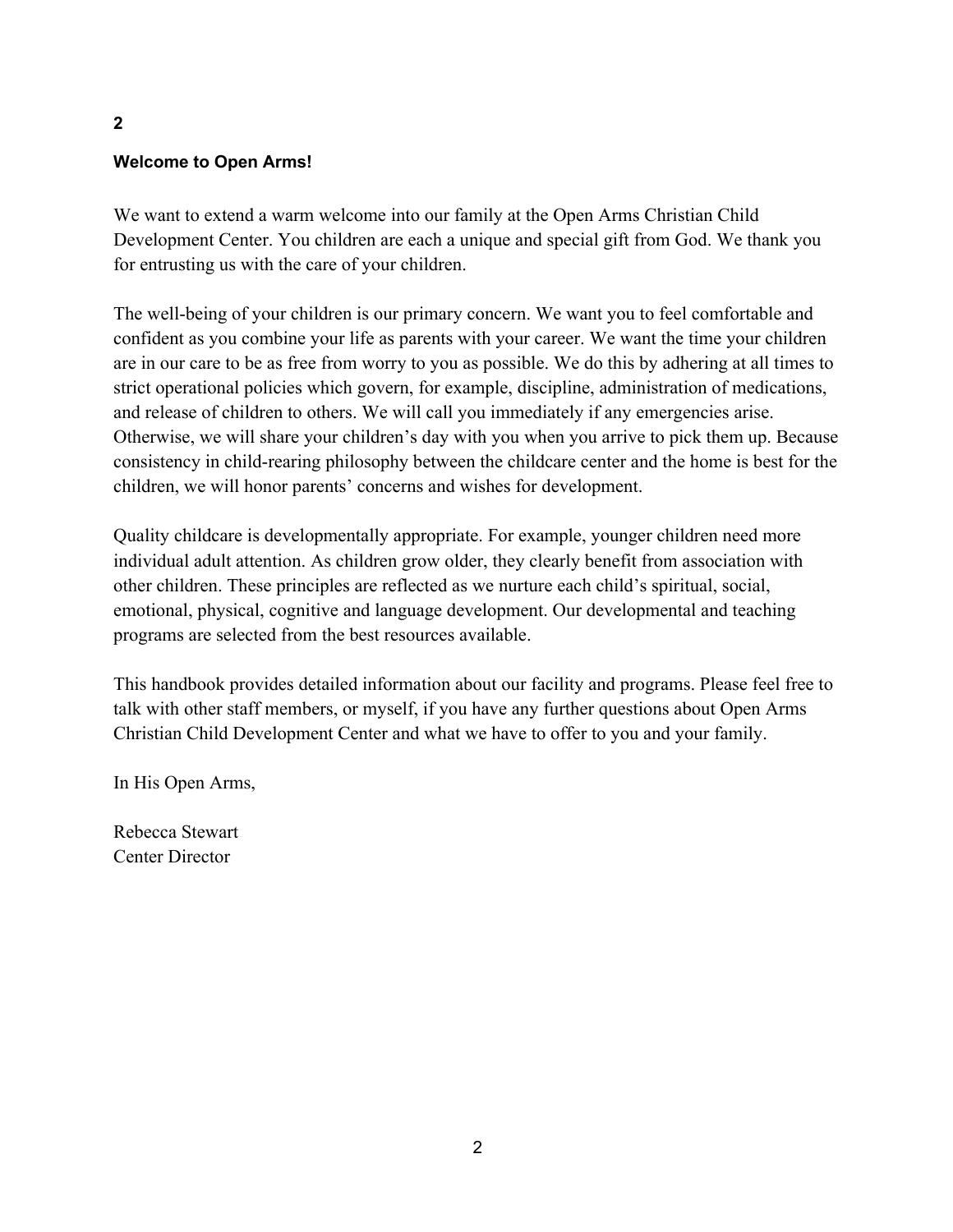### **3 Goals and Organization**

### **3.1 Purpose**

This handbook is to be used as a general guideline for informational purposes and is updated on a regular basis. We hope this will be a good reference for information about the center. The center does not update and redistribute the handbook with every dynamic change to the center and therefore may not reflect the most current policies and practices over time. We will strive to keep everyone informed of changes as they occur.

### **3.2 History**

Our Savior Lutheran Church began meeting in 1969. Our Savior Lutheran Church began their Open Arms ministry in 2005.

Lutheran parochial education has more than 150 years of rich heritage in the United States. The Lutheran Church Missouri Synod has over 1,200 early childhood centers dedicated solely to the education and spiritual growth of young children.

### **3.3 Philosophy/Mission**

The Open Arms Christian Child Development Center (CCDC or Open Arms) is a not-for-profit ministry of Our Savior Lutheran Church (OSLC), providing a child care program of the highest quality designed to meet the needs of families in our community. At Open Arms all children are guided to develop to their potential in every aspect of life within the sheltering and nurturing relationships of Christian love. We operate our center assuming all children are individuals and must be allowed to grow and learn at their own rate and to develop healthy self-images. At Open Arms, we will help your children to grow spiritually, emotionally, physically, socially and intellectually.

A preschool and/or child care experience frequently represents children's first separation from home. It may be a first experience in learning where other adults can be helpful and loving. Teaching children social skills is accomplished best in an atmosphere of love and concern for the needs of all children. Programs are planned to encourage and develop individual strengths and abilities, while helping your children to understand the value of cooperation and interaction with others. This is achieved through working, learning, playing and sharing with other children as well as adults.

### **3.4 Founding Principles**

The foundation of the Open Arms CCDC is built on God's love. Our goal is to provide a nurturing and safe environment for the development of children and families in our community through a loving, Christ-centered, Bible-based child care center. Thank you for considering Open Arms Christian Child Development Center and the program we offer for your child's developmental needs.

### **3.5 Goals of Open Arms**

At the Open Arms Christian Child Development Center our goal is to:

- Value each child as a unique and special gift from God
- Provide a Christian atmosphere and curriculum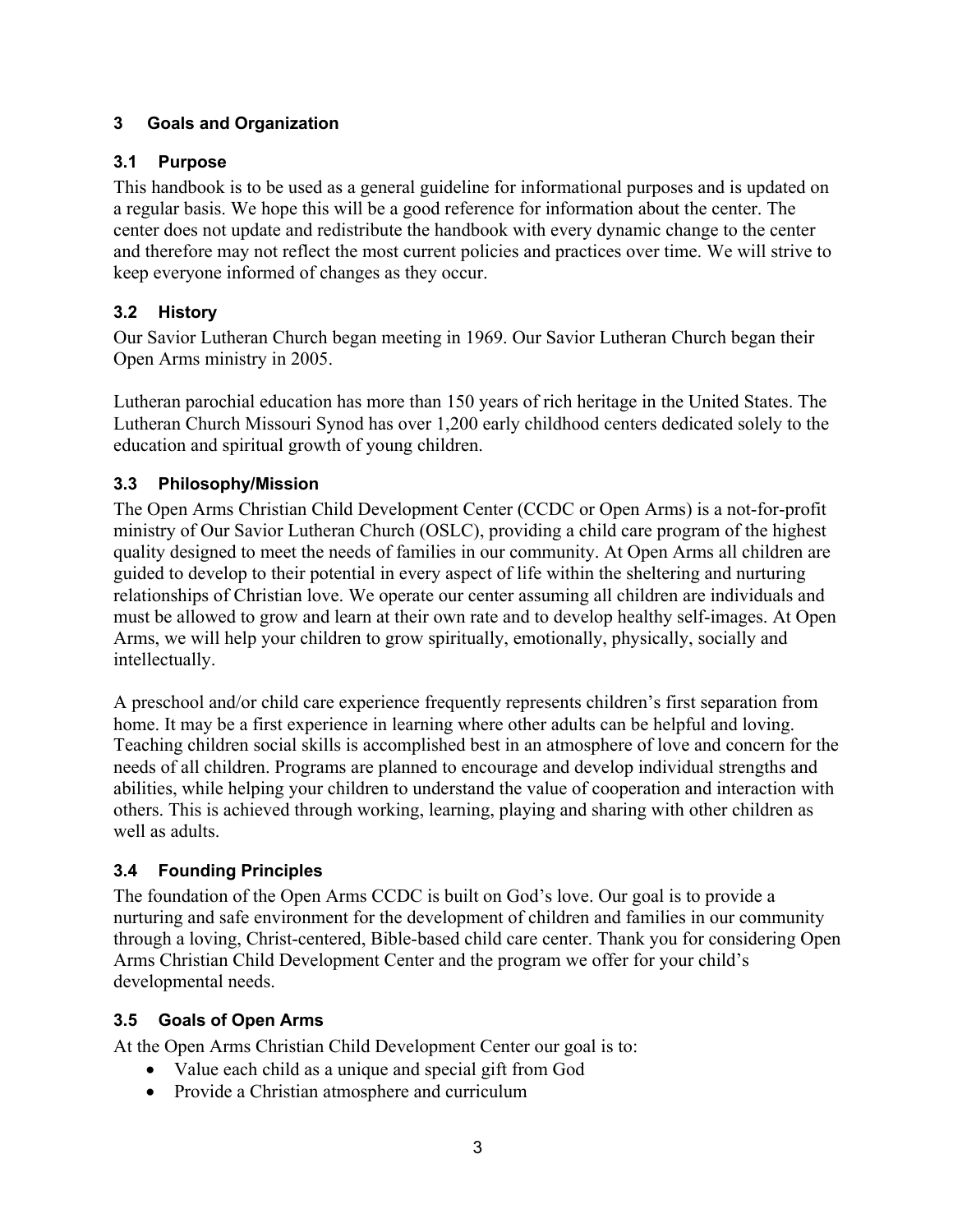- Focus on quality educational programs
- Value children's play experiences as avenues for learning and provide a developmentally appropriate environment
- Nurture each child's spiritual, social, emotional, physical, cognitive and language development

### **3.6 Our Services**

The Open Arms Christian Child Development Center is licensed by the state of Maryland and has National Lutheran Schools Accreditation. We offer a variety of specialized services including:

- Weekly chapel
- Age appropriate Christian curriculum
- Full time infant and toddler care
- Half-day and full day preschool
- State of the art security
- Before and after school-age program
- Spanish instruction
- Music instruction
- Fenced outdoor play areas
- Lower than state-mandated child to teacher ratios
- Experienced, caring staff

The Open Arms program blends quality care and education. Each day, children will be offered a stimulating environment with an array of developmentally appropriate learning experiences. Since young children learn best through play, activities such as Bible lessons and stories, finger plays, music, creative art, science and math exploration and language enhancement are planned to encourage the children's eagerness to learn, especially about the Lord's Creation.

### **3.7 Administration**

The Open Arms Christian Child Development Center is a ministry and community service of Our Savior Lutheran Church. A Christian atmosphere permeates the school. Prayers are said before snack and lunch; religious holidays are celebrated; Bible stories and songs are shared, and there is weekly chapel service. The school is operated as a not-for-profit institution, licensed by the State of Maryland and is open to children of any race, color or creed from the ages of sixweeks to 12-years-old.

The Open Arms Christian Child Development Center is governed by the constitution of Our Savior Lutheran Church and is accountable to the congregation of OSLC through the OSLC Governance Board. The Governance Board members are elected by the congregation of OSLC and meet on a regular basis, typically monthly. The Open Arms Director is responsible for bring any required information to meetings of the Governance Board through the Senior Pastor. The Center Directors are accountable to the OSLC Senior Pastor and is responsible for the dayto-day operations of the Open Arms Christian Child Center. Please bring any concerns to the Directors' attention.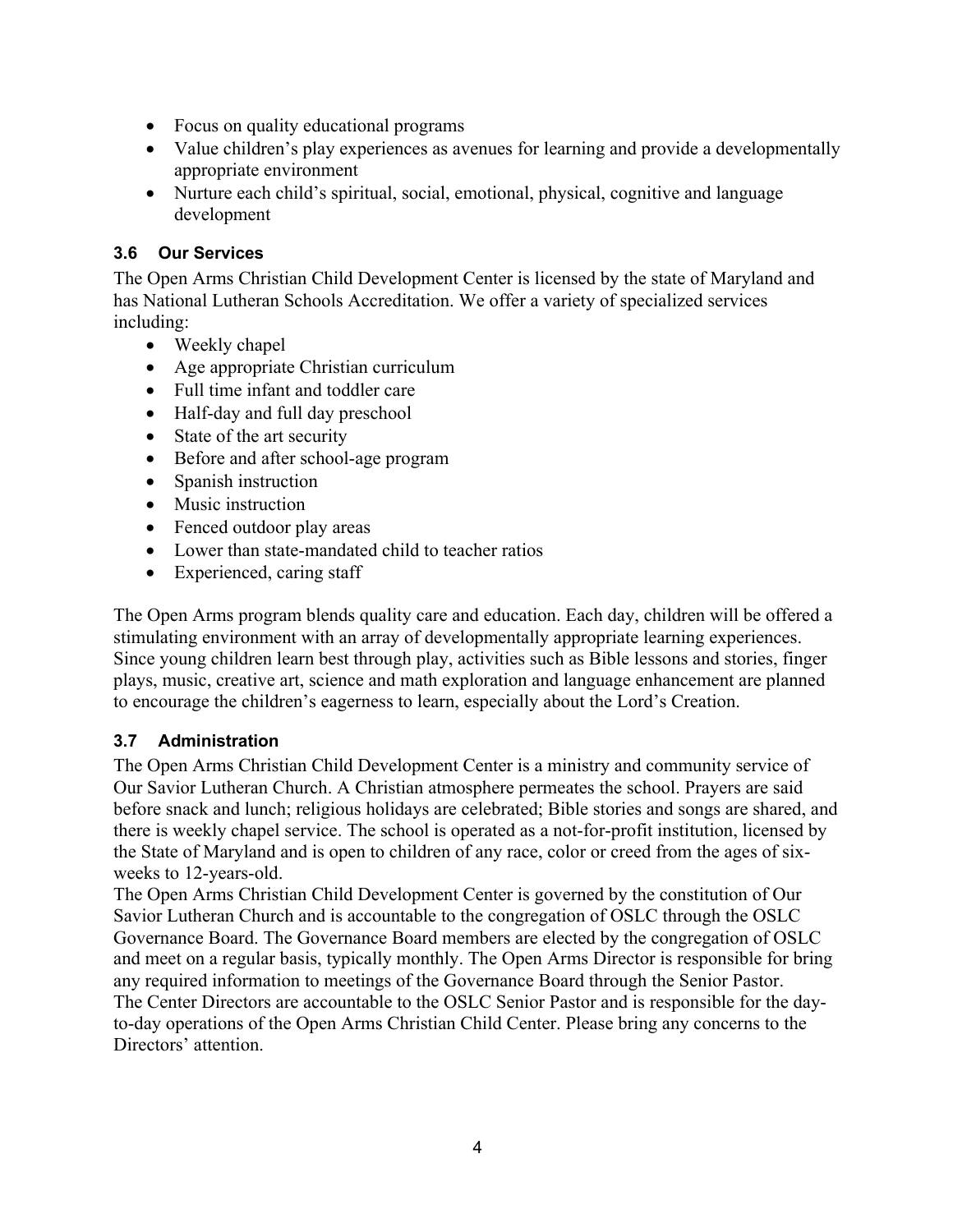### **3.8 Safe and Secure**

Open Arms is unique in that it was built by a church specifically for early childhood development and preschool programs. The fenced playgrounds take advantage of the natural beauty of the site, including the surrounding fields and nature trail that serve as an ideal setting for outdoor classroom experiences. Resilient surfaces are used on all playgrounds.

The building is constructed of non-combustible material and equipped with a sprinkler system and smoke detectors. Emergency exit routes are posted in each classroom. Fire and emergency evacuation drills are conducted monthly. Access to the building is strictly controlled and each family will be assigned a family access code to gain access into the center and classrooms. Safety, security and cleanliness are maintained at all times.

Firearms are prohibited on school premises unless carried by qualified current or retired law enforcement officers in accordance with federal and state laws (H.R.218)

### **3.9 Trusted Staff**

Our teachers are professionally trained and qualified in early childhood education and experienced in working in the early childhood school setting. Staff members are required to continue their professional development by attending continuing education classes throughout the year. Each staff member has on file a criminal history records check conducted by the Maryland Department of Public Safety & Correctional Services, a sworn disclosure statement and a central registry search conducted by Maryland Child Protective Services.

### **3.10 Size of Groups**

The size of the groups will vary somewhat depending on the age of your child.

### **3.11 Programs**

Open Arms offers many different programs to fit the needs of its families:

- **Full Time Infants (6 weeks – 18 months) & Toddlers (18 months – 24 months)**
- **Full Time Two-year-old program**
- **Half Day Preschool for 3's and 4's – two options:**
	- o **3-day – Mon, Wed and Fri (8:45 – 12:15)**
	- o **5-day – Mon-Fri (8:45 – 12:15) (upon availability)**
- **Full Day Preschool for 3's and 4's**
- **Full Day Part Time for 3's and 4's (upon availability)**
- **Before and After Care for children Kindergarten through Sixth Grade**

More information regarding these programs is covered later in this handbook.

### **3.12 Enrollment/Registration**

The Open Arms CCDC admits children of any race, color, national or ethnic origin to all the rights, privileges, programs and activities general accorded or made available to children at the center. It does not discriminate on the basis of race, color, national or ethnic origin in administration of its educational policies, admission policies or other church administered programs.

The Bible itself, as the inspired and infallible Word of God that speaks with final authority concerning truth, morality, and the proper conduct of mankind, is the final source of all that we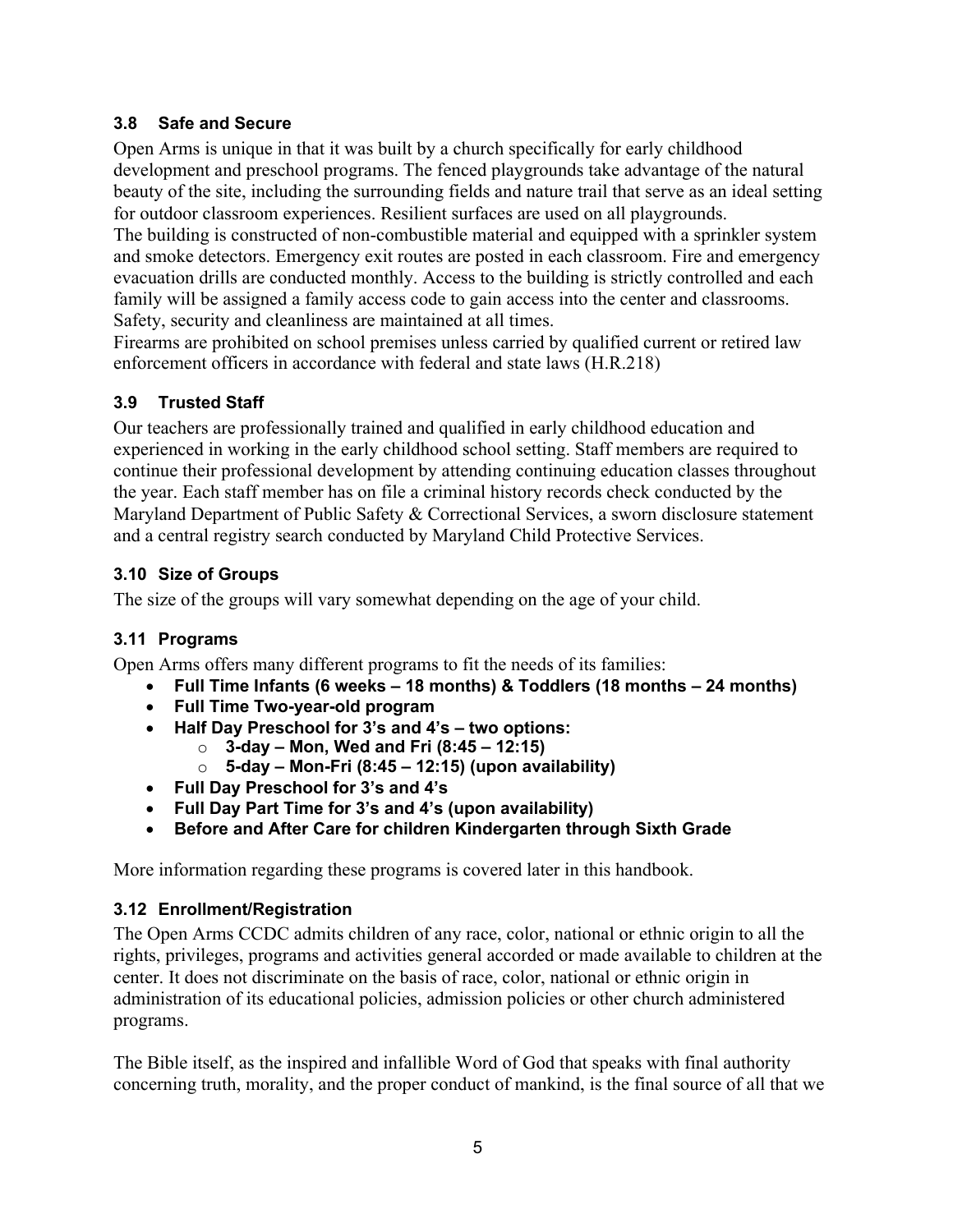believe. For purposes of Open Arms' faith, doctrine, practice, policy, and discipline, the OSLC pastoral staff is Open Arms' final interpretive authority on the Bible's application.

Open Arms CCDC is open to children from the ages of six-weeks to 12-years. Upon completion of the required enrollment forms, students are admitted to Open Arms where space is available. Enrollment priority is given to currently enrolled students and/or their siblings, OSLC and staff members and returning Open Arms alumni.

Registration will be completed when all of the necessary forms are turned into the office and the registration fee and deposit are paid in full. All paperwork must be completed before your child can begin attending the center. Enrollment is offered on a first-come, first-served basis. Enrollment will continue until the classrooms are filled. We will then begin a waiting list for each classroom.

Registration for the next school year and summer program will take place in June of every year.

It is the parent's responsibility to keep the child's records current with phone numbers, address changes and immunization records. Please come to the Administration Office to make these important changes.

### **3.13 Parent Information/Parent Involvement**

General parent information will be found near the office at the main entrance to the center. We ask that you keep abreast of current events at the center by reading the information provided. A parent bulletin board by each classroom door will also keep you posted on any pertinent information that your children's teachers may have for you. An Open Arms seasonal newsletter is also posted online at www.openarmslaurel.org .

Visits to Open Arms by parents are always welcome. However, we do ask that if you wish to visit in your children's classrooms that you first make arrangements with their teachers. We do this to try to minimize disruption in your children's day, as some children have little concept of time and think that when they see you, it is time to go home. A parent's departure after a short visit can be very unsettling to a small child.

#### **Communication between staff and parents is always encouraged. Although daily reports are submitted in most classrooms, we urge parents to speak with the teachers in your children's classrooms. Try to keep us informed of any significant events that may happen in your home that may affect your child's behavior. This will allow us to deal sensitively in all situations.**

We recognize that because of your interest in the welfare of your children, you will on occasion, wish to confer with a teacher or the Director. Conferences can be arranged upon request. Parent conferences for children two-years-old or older are regularly scheduled twice per year to discuss your children's adjustment and progress. Any questions which may arise should be discussed openly with your children's teachers. If satisfaction is not reached with your child's teachers, please speak with the Director.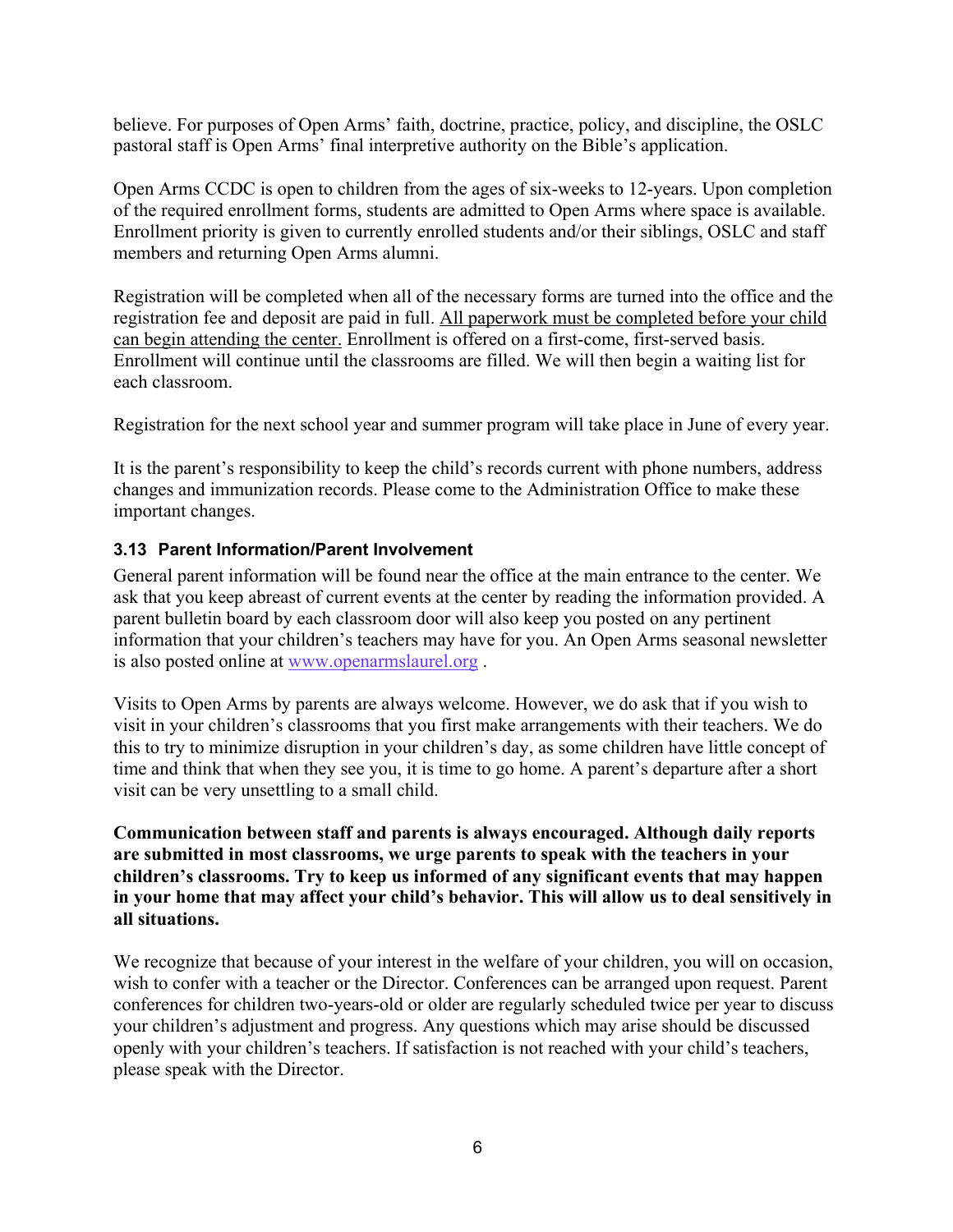We encourage attendance at special events offered by OACCDC as a time to gather together and celebrate our children. These events will be publicized in the classroom and at the calendar tab at www.openarmslaurel.org .

In response to the Lord's request to fulfill the Great Commission\* and our congregation's mission to spread the Gospel of Christ, the families of Open Arms CCDC will be welcomed into the fellowship of Our Savior Lutheran Church. Your family is invited to attend all of the activities of the OSLC congregation. Should any situations arise in your family life that could benefit from counseling, our pastors are readily available to provide the counseling or aid you in finding a suitable counselor. (\**Matthew 28:18-20 – Jesus came to them and said, "All authority in heaven and on earth has been given to me. <sup>19</sup> Therefore go and make disciples of all nations, baptizing them in the name of the Father and of the Son and of the Holy Spirit, <sup>20</sup> and teaching them to obey everything I have commanded you. And surely, I am with you always, to the very end of the age."*)

### **3.14 Facility Layout/Map**

Open Arms has 12 total classrooms. Classrooms 1A and 1B are Infant Rooms. Classroom 2-11 are for Toddlers, 2's, 3's, 4's and school age children. See Figure 1 for a map of our facility and annex.

### 4 Policies and Operations

### **4.1 Confidentiality**

Open Arms Christian Child Development Center stresses the importance of protecting the privacy rights of children, their families and the staff members. The practice of maintaining the confidentiality of verbal information and written records is a basic policy of our Center. It is critical that the confidential matters of the children, their parents and those of other Open Arms staff members are not repeated to other parents, teachers, other staff members, friends or family members. The identity of the children and their families should be revealed only in cases of professional necessity such as in child abuse or neglect, developmental records and special family circumstances. Staff members' rights are likewise protected.

### **4.2 Hours**

The Open Arms Christian Child Development Center is open twelve (12) months of the year from 6:30 AM to 6:30 PM, Monday through Friday. The Center is closed for the holidays listed in the next section and for a week in August before Prince Georges County School begins. This week is necessary for repairs, painting, teacher training, Staff CPR and First Aid re-certifications and to prepare the classrooms for the new school year.

The Half-Day Preschool program runs from September through June; it starts the Wednesday after Labor Day. The morning Program operates from 8:45 AM to 12:15 PM. The Half-Day Preschool program follows the Prince Georges County public school calendar for major holidays, winter and spring break closings.

### **4.3 Holidays**

The Center will be closed for the observance of the following holidays: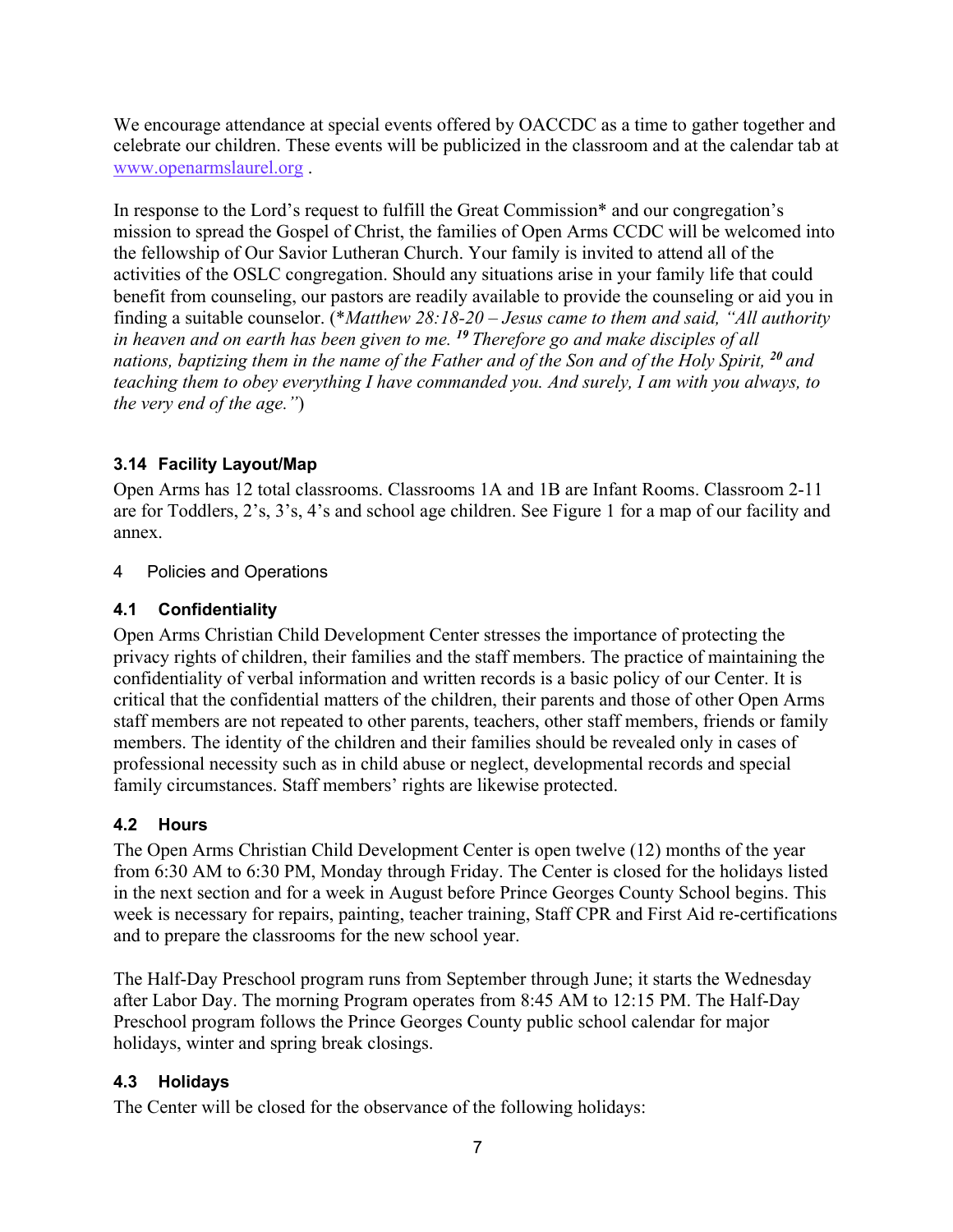- 1. New Year's Day
- 2. Martin Luther King Jr. Day
- 3. Good Friday
- 4. Memorial Day
- 5.  $4<sup>th</sup>$  of July
- 6. Labor Day
- 7. Thanksgiving Day
- 8. Friday after Thanksgiving
- 9. Christmas Eve
- 10. Christmas Day

In addition, if a holiday occurs on Saturday, the previous Friday is observed as a holiday. If a holiday occurs on Sunday, the following Monday is observed as a holiday.

### **4.4 Registration and Activities Fees**

All initial registration, activities and re-enrollment fees are **non-refundable**.

Each child is subject to a registration fee that is due upon initial registration and then an annual re-registration fee, due by June each year. Failure to pay re-registration fees in a timely manner may jeopardize ongoing enrollment at Open Arms. Registration fees for simultaneously enrolled siblings are charged at a reduced rate for additional children. Members of OSLC are responsible for the initial registration fee.

### **4.5 Wait List**

To add your child's name to our Wait List, please contact the front desk. Our Wait List is on a first- come, first-served basis. Priority is given to siblings of current students, OSLC church members, and Open Arms staff and alumni families. Should an offer of placement be declined, your child may be moved to the bottom of the Wait List. While we can document a desired projected start date, we cannot guarantee or hold a space longer than 30 days from the desired projected start date. Phone/e-mail offers will be made within 30 days of your desired projected start date, contingent on space availability.

In order to fairly offer enrollment opportunities to the entire community, Open Arms does not accept half-day program applications throughout the year.

### **4.6 Tuition**

Our tuition is based on an annual fee that is divided up into twelve (12) monthly payments that are due on the first of the month. Late fees will be charged if payment is not received by the  $15<sup>th</sup>$ of the month. If payment is not received by the end of the month, we will have to disenroll your child. Please see the Tuition Agreement (included in your parent folder) for more information regarding tuition.

Full tuition is due even if your child is not in attendance. In order to maintain proper staff ratios and correct operational costs, Open Arms has based costs on current enrollment. Therefore, no exceptions are made for illness, vacations, holidays or inclement weather.

Checks should be made payable to Open Arms. We also offer a **FREE** electronic funds transfer (EFT) payment plan. We do not accept credit cards for payment. A charge of **\$55.00** will be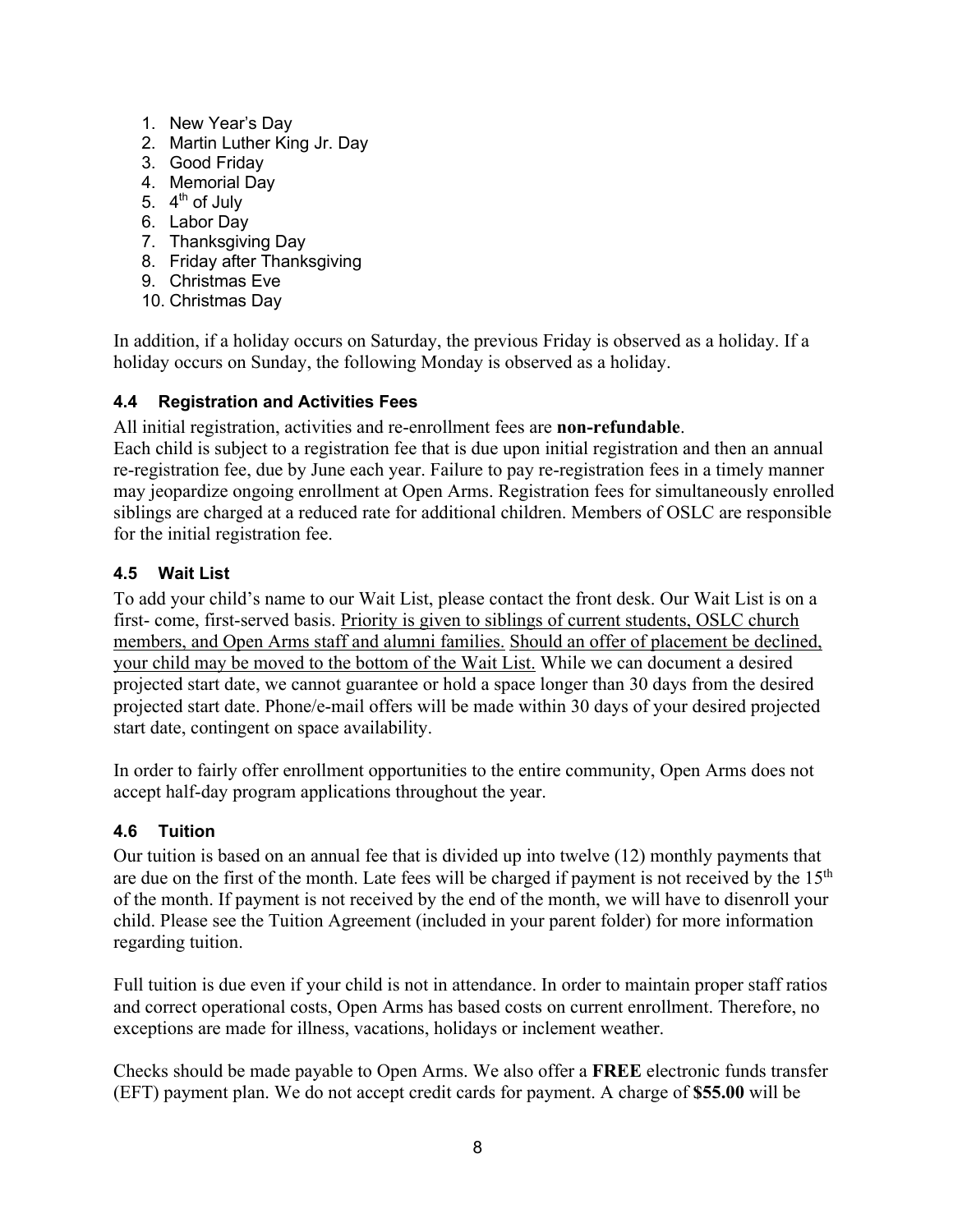applied for all returned checks. After a third  $(3<sup>rd</sup>)$  returned check, tuition and other payments will be accepted only by cash, certified funds or a money order.

Weekly or monthly tuition payments scheduled via electronic funds tuition will be auto-debited from the account on file. Additional charges (enrollment fees, late fees, etc) are not auto-debited. Authorization to debit these charges must be received via e-mail or written permission. Accounts with EFT authorization for monthly tuition are subject to late fees when additional charges are not authorized.

After two (2) weeks delinquency, the child/children will not be allowed to return to the center. Open Arms may collect any outstanding payments using a third-party collections agency. Accounts with a past-due balance will not be eligible for re-registration for the upcoming school year until the balance is paid.

Tuition rates will be reviewed each year. Open Arms CCDC reserves the right to increase tuition each year. In the event of a tuition increase, notification will be sent out no less than one (1) month in advance.

### **4.7 Drop Off/Pick Up/Late Pick Up Policy**

In the interest of safety, always walk your children to and from the Center. Never drop your children off at the front door or the administration desk. Please walk your children to their classroom and leave them in the care of a staff person before you leave each day.

Parents are required to sign in upon arrival and sign out upon departure. This is a requirement of the Child Care Licensing Office and lets us know who is in the building at all times. By using your family key fob, you can access the building through the front security door.

For the safety of the children, our staff is instructed not to let any child leave the center with anyone that is not listed on their emergency card. If the staff do not know the person picking up the child, ID will be requested. If someone different is going to be picking up your child, please call the office. The person's name should then be added to the emergency card for future pickups.

### **4.8 Late Pick Up Fees**

Open Arms is open from 6:30 AM to 6:30 PM, Monday through Friday, all year, except designated holidays and the week before Prince Georges County School begins in September. Children become anxious when it's time to go home and no one has come for them. It is not only unfair to your child, but also to the teachers as they cannot perform their end-of-class duties. For these reasons, late fees of \$15.00 per every 15 minutes (or portion thereof) per child, will be charged until the child(ren) is picked up. If the child(ren) are not picked up for more than 30 minutes past the center closing time, local authorities may be contacted. Two or more late pickups can result in losing your space at the center.

For the half-day program, the late fee is also \$15.00 per every 15 minutes (or portion thereof) per child.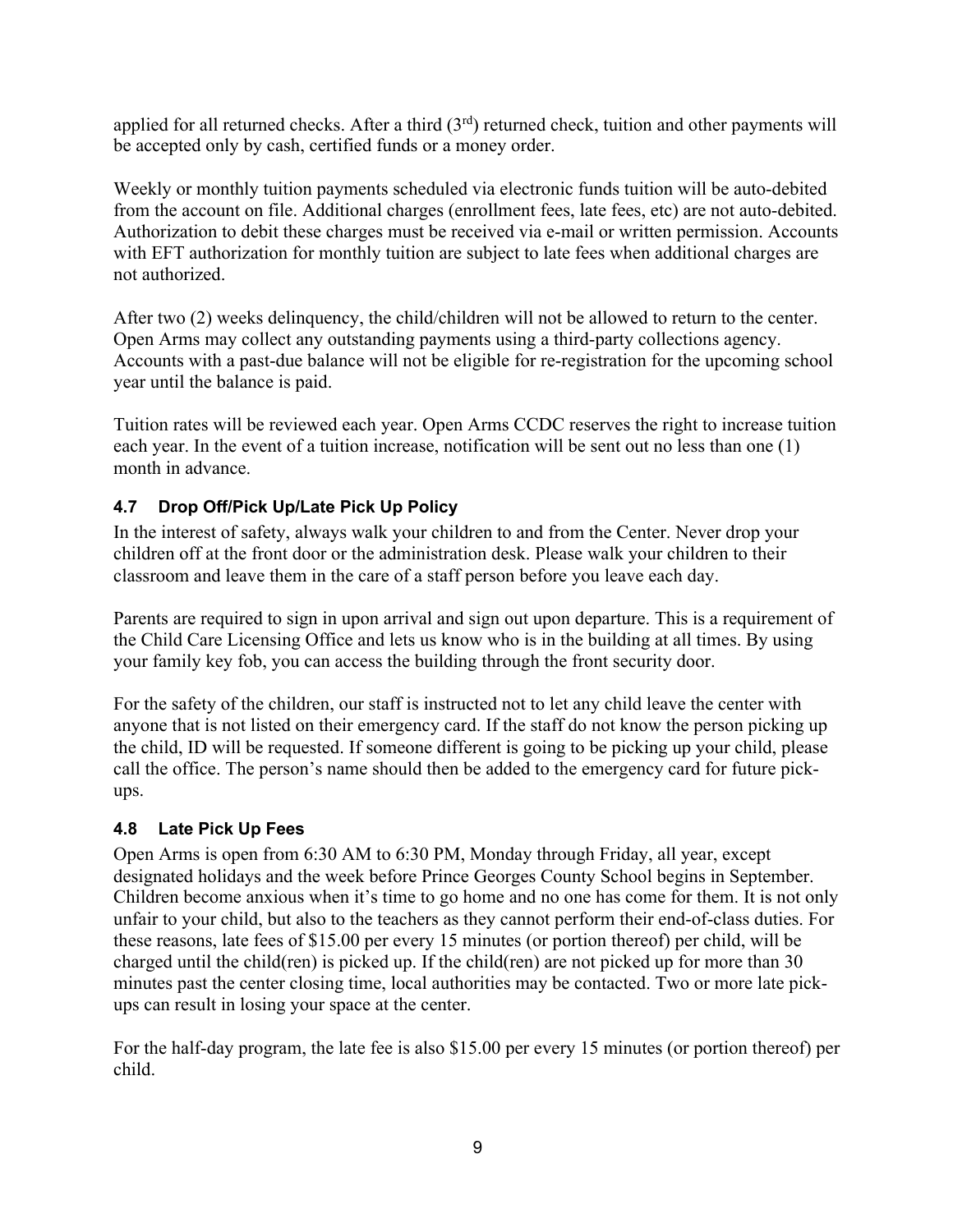### **4.8.1 After School-Age (ASAs) Schedule Changes**

Parents of ASAs (After-School Age) children are responsible for notifying the center when your child's schedule changes, including if they are out sick. Bus drivers will wait at your child's school until the school confirms your child's absence (or that they had taken alternate means of transportation home). Open Arms must be notified (before 10:30 AM for Kindergarteners and before 2:00 PM for  $1<sup>st</sup>$  grade  $\&$  up) that your child is not to be picked up from school. Again, we ask families to please consider the staff and children on the bus pick-up route. The Open Arms bus will only run on days when Prince George's County and Anne Arundel County public schools are in session.

### **4.9 Custody of Children**

At the time of enrollment, you are expected to provide us, in writing, the name of at least three (3) persons to whom we may release your child. If someone other than the parents pick a child up, they must show proper identification. The administration office must have a copy of custody papers in order to keep a non-custodial parent from picking up their child.

### **4.10 Inclement Weather Policy**

Open Arms follows the inclement weather policy of the Federal Government, and we close only if the Federal Government is closed. If it begins to snow during working hours, we will remain open until the last child is picked up. However, we encourage parents to pick up their children as soon as possible in snowy weather in order to allow a safe journey home for everyone. In addition, Open Arms reserves the right to close or alter scheduled hours in cases of severe local weather conditions or emergency situations.

For children enrolled in our Half-Day Preschool program, we follow the Prince George's County School System's closings for snow days.

### **4.11 Admission Changes**

### **4.11.1 Moving to a New Classroom**

Children move to their new classroom based on the calendar year of September to August.

### **4.11.2 Withdrawal from the Center**

You are required to notify the Center, in writing, **two (2) weeks prior to your children's last day**. The monthly fee and any other balances on your account must be paid in full during this period. If proper notice is not given, your deposit will not be returned and two (2) weeks of additional tuition may be assessed at the time of withdrawal for students enrolled in the all-day program and the entire month's tuition may be charged for students enrolled in the half-day program.

### **4.12 Daily Program and Routines**

### **4.12.1 Daily Attendance**

We highly value any time your children may be able to spend at home with you or relatives. However, if your children are ill or absent for any reason, please call the Center and let us know.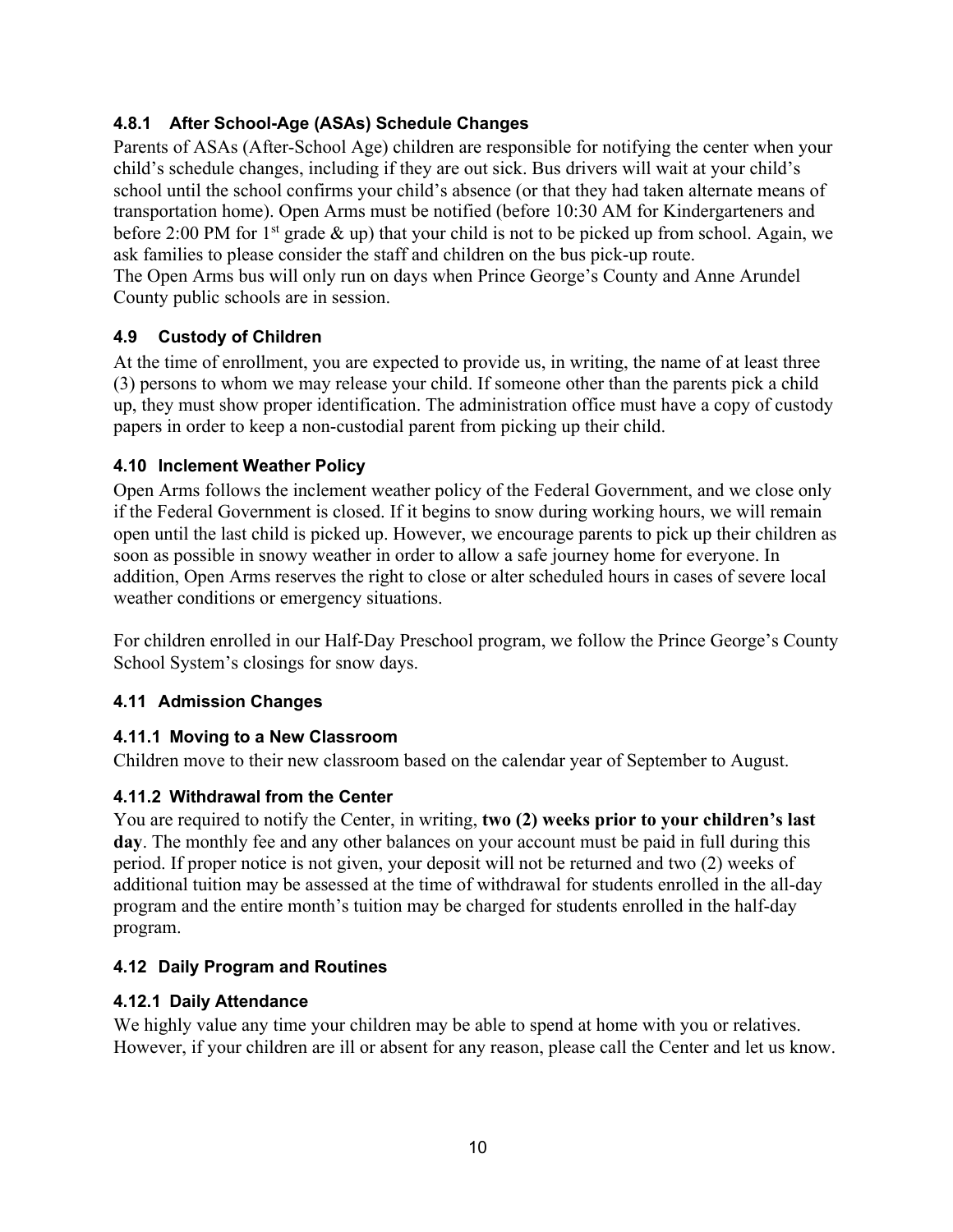We strongly recommend your child arrive by 9:00 AM, unless at a doctor's appointment. This will allow us to plan for our day.

### **4.12.2 Toys from Home**

Generally, we discourage children from bringing toys from home, except for a "soft lovely" to be held during rest time, or specific program purposes such as "Show and Share Days." The toys often cause conflict, and we cannot be responsible for their safekeeping. We request that no weapons (play guns, knives, swords, etc) be sent with your child for we do not consider them toys.

However, bringing a "piece of home" is often important to children. It is possible to work out an arrangement with your child's teacher to have a "special toy" that travels from home to Open Arms. Please be sure to label your child's toys as best as possible and place it in their cubby.

### **4.12.3 Breakfast/Snacks/Lunch**

From 6:30 AM to 8:00 AM, a breakfast will be offered and provided for the children. Parents should let the Center staff know if they need a breakfast that morning. One morning and one afternoon snack are also provided by the Center. Food exceptions are not made for individual children except in the case of allergies or a special written diet prescribed by a physician.

In regards to infant care, we do not provide baby foods, cereals, formulas or bottles. For safety sake, we cannot accept baby food jars or glass bottles. Transferring food/milk to a BPAfree/plastic container is an acceptable substitute. We request that each family label these items with the infant's name and date and provide a written daily feeding schedule indicating the amounts and times to be fed. Milk, juice and table foods are provided at snack time once your children convert from formula and baby food and with your written permission. Please discuss any specific concerns with your children's teacher.

**Families will provide a nutritious lunch each day for their child.** Please place refrigerated items in a Ziploc plastic bag or lunch box marked with your child's name on it and place it in the refrigerator in the kitchen marked with your child's classroom number. The children eat lunch and snacks in their classroom with their teachers in order to promote a family environment. Any uneaten lunch food will be sent home with the children.

Children are encouraged to be interested in the food before them and assisted when needed, but no child is forced to eat any food. Special eating problems or marked changes in lunch-time behavior will be reported to the parent at once.

### **4.12.3.1 Food from Home**

Food exceptions are not made for individual children except in the case of allergies or a special written diet prescribed by a physician. Please send to the center the necessary food your child must have in these cases. Please feel free to discuss any specific concerns with your child's teacher.

If your child requires an alternative to cow's milk, parents will be required to provide this option by supplying the alternative labeled with child's name and date. A current allergy form must be on file.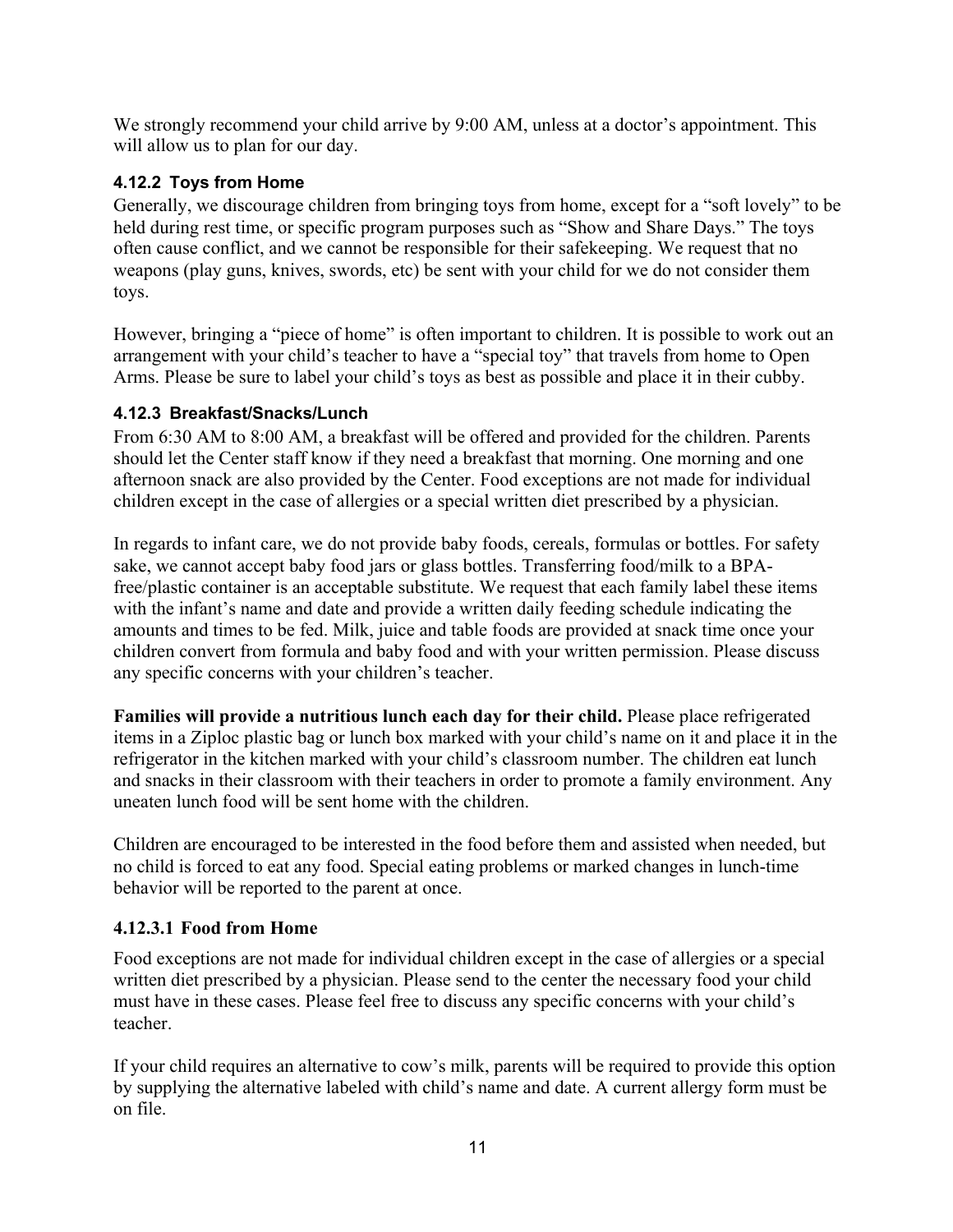**Open Arms is a nut-free center**, meaning that any products containing nuts may not be brought to the center, but items made in the vicinity of nuts may, at times, be present at the center.

### **4.12.4 Birthdays**

Birthday parties may be celebrated at the Center, and we ask that you make arrangements one (1) week in advance with your child's teachers. Parties are held in your children's classroom during their snack time and can be as simple as cupcakes, ice cream or fancy cookies and party napkins and/or plates. Since we are a nut-free facility, please do not bring in peanut products or food from a facility that processes peanuts. Parents are always welcome to join in the fun and picture taking is certainly encouraged.

### **4.12.5 Transportation / Field Trips / In-School Shows**

All of our classrooms enjoy taking walking trips to explore our property and the community. Children are always accompanied by their teachers and the proper staff-to-child ratio will be maintained at all times. We send home permission slips prior to all field trips, off of the Open Arms property, to inform parents where we will be going and when.

Children Kindergarten age and up will ride on our center bus or rented bus and are expected to use all of our safety rules, which include using quiet voices, following teacher directions, remaining in their seats while the vehicle is moving and always keeping their seat belts locked until the vehicle is stopped and parked. We ask that parents talk to their children before all field trips and remind them of our center's van/bus safety rules. If a child is continually disruptive on the bus, which causes a hazard to the safe operation of the vehicle by the driver, that child may not be allowed to participate on future trips.

The half-day program may rely on parent carpooling to and from all non-walking field trips.

### **4.12.6 Discipline**

Children are not expected to immediately understand or fully comply with all of the rules; rather they are to be gently taught, reminded and when necessary, redirected. The staff is responsible for setting up an environment that encourages positive reinforcement, cooperation and sharing rather than negative and aggressive behavior.

There may be times when children may actually endanger themselves or others by their actions. Due to these actions, specific behavior guidance steps have been set up. Logical consequences will be established for problematic behavior. For example, a child who throws or damages a toy may be prohibited from the use of that toy for the rest of the play period in question. Verbal reminders, which are brief statements of the problem behavior, are used to explain to children that their behavior is unacceptable and what the acceptable behavior is. At times, children may require a little time to themselves to calm down and redirect their thinking.

Open Arms Christian Child Development Center complies will all federal, state and other local laws that prohibit corporal or abusive punishment in a child care setting. Additionally, staff are expressly prohibited from using unproductive, shaming methods of punishment.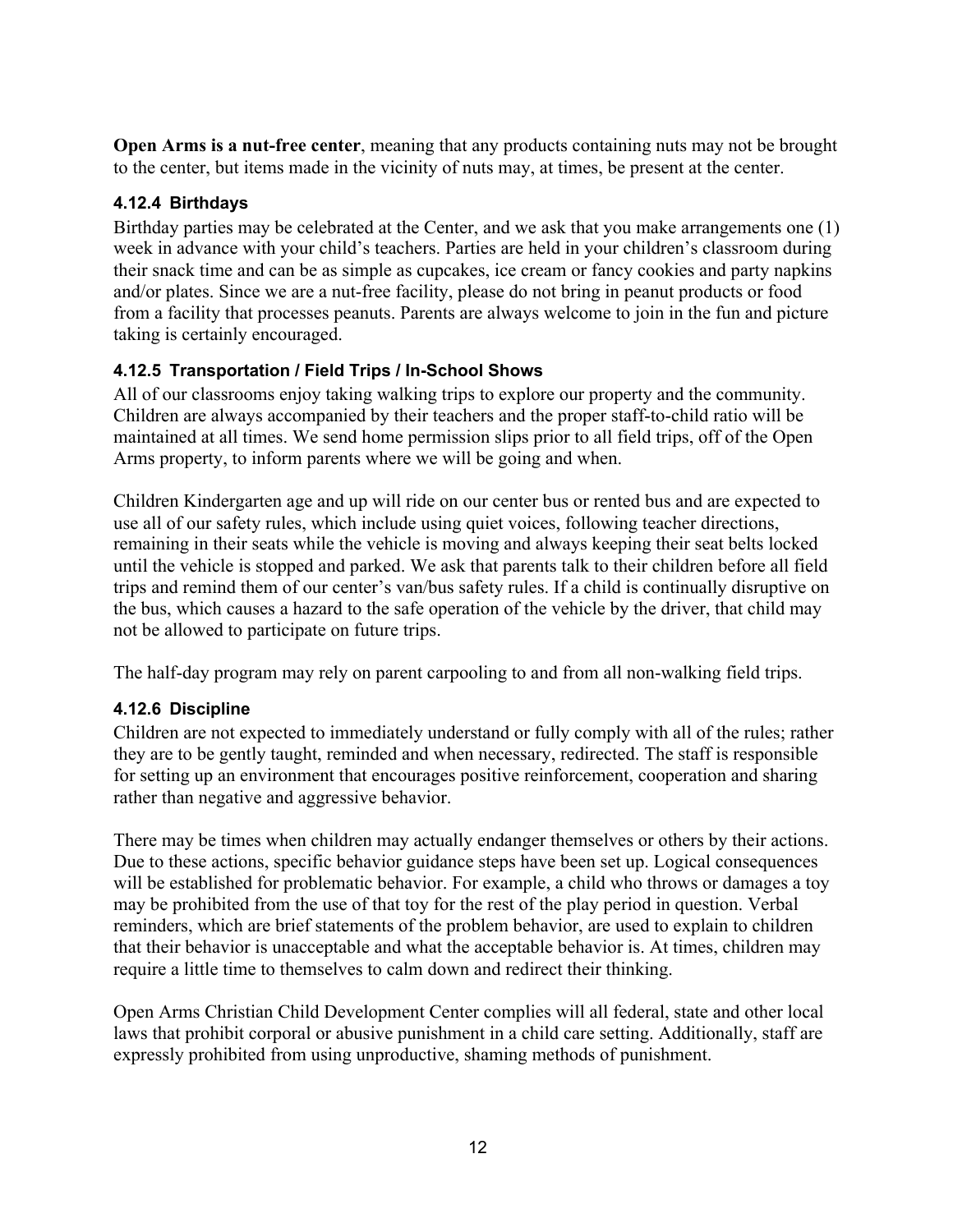Open Arms Christian Child Development Center believes that parents and teachers must work together to address persistent behavioral issues such as biting, unusual or dangerous aggression or other issues. Parents will be contacted for a conference when a child appears to be unusually stressed, anxious or otherwise motivated to engage in negative behaviors. Children who cannot adjust to the group environment, benefit from the programs offered or endanger the safety and well-being of others, may be dismissed from Open Arms after the Director and teachers have made every effort to work with the children and the parents to eliminate the problematic behaviors.

### **4.13 Health Procedures**

We promote the health of your children by providing a clean, smoke-free environment, with safe toys that are disinfected regularly and supervised physical activities that are offered daily. Therefore, in order to protect the children in our care, we must enforce the following rules regarding illness and the administering of medications.

### **4.13.1 Physical and Immunization Records**

A certificate of immunization and current physical record for your child (signed and dated by a physician/physician's assistant or registered nurse) is required upon enrollment and must be kept current. Updates are required at the following ages: 6 months; 12 month; and 18 months; 24 months and once between 4-6 years old. Families who fail to provide required records in accordance with licensing standards may be un-enrolled at any time.

### **4.13.2 Illness**

**Sick children should remain home**. Please do not bring your child to the Center if he/she is showing any signs or symptoms of illness. Some clearly unacceptable signs and symptoms are:

- Temperature of over 100 degrees (within the last 24-hour period) without the use of Tylenol or any other pain reliever
- Unusual spots or rashes on the skin or in the mouth
- Continuous mucus from the nose accompanied by upper respiratory symptoms
- Diarrhea
- Vomiting
- Unusual behavior
- Child is lethargic
- More crying than normal
- General discomfort

Children may attend Open Arms with a slight cold as long as their temperature is less than 100.1 degrees (temperatures are taken under the arm and/or in the ear) and none of the above symptoms are present. Children with a fever of 100 degrees or higher are not permitted to remain at the center. **We cannot allow Tylenol or any other pain reliever to be given to mask a fever if a child is ill.**

Tylenol or any other pain reliever must be accompanied by a written doctor's note before they can be administered, and may only be given for the following reasons:

- If prescribed by a doctor
- For teething pain
- For immunization pain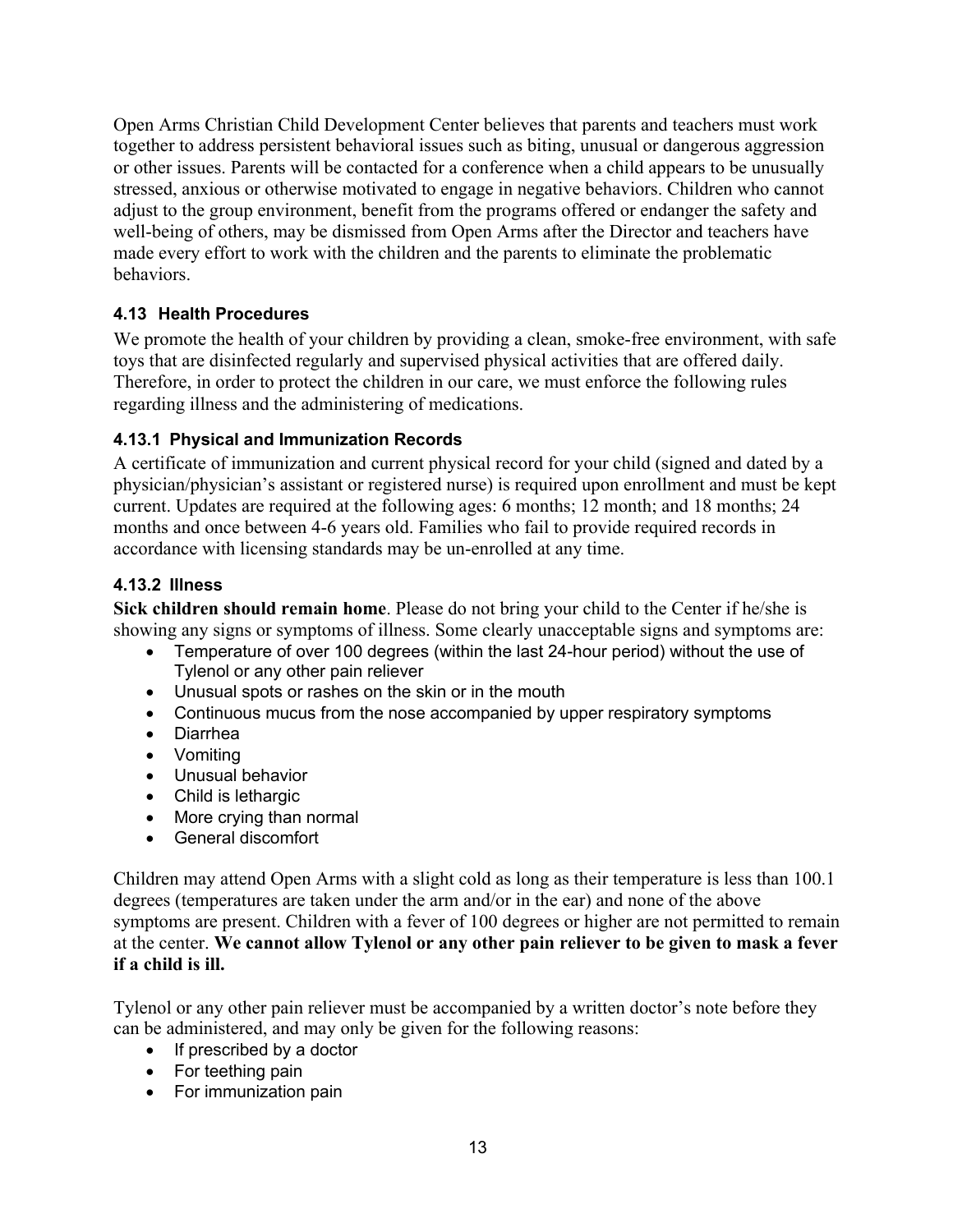• To reduce sudden high fevers in an emergency

If children have one diarrhea stool, the Center staff will notify the parents. After a second diarrhea stool, the parents are called to pick up their children. To eliminate the spread of infection, children who are sent home with diarrhea may not return to the center until at least **24 hours** after the last soft stool. Children must be symptom-free or have a doctor's note stating that they are not contagious.

In the case of conjunctivitis ("Pink Eye"), children with redness, swelling or discharge of the eyes will be sent home, as "Pink Eye" is highly contagious. Therefore, children with "Pink Eye" may return to the Center only after prescription eye drops have been administered for a period of **24 hours.**

Exclusion from Open Arms is required when the teachers and the Director feels that children are in a contagious phase of an illness which may require more care and observation than can be offered in the Center, or if the children can no longer be comfortable in the Center. Children who become ill on the premises will be isolated from the other children and their parents will be contacted for early pick-up. Please help us by letting us know how to reach you at all times while your children are at Open Arms. If you are off-site and unreachable, please give us the number of someone we may contact on behalf of your children. Please also consider that if your children do not feel well, it is in their best interest to be picked up as soon as possible.

**If we send your children home, they must remain out of the Center for at least 24 hours.** This means that children may **not** return to Open Arms the day after being sent home. A parent will be asked to sign a "sick policy" form acknowledging their child's illness and minimum "return to" school date, unless you provide us with a dated doctor's note stating the child is **not** contagious. Children excluded from the Center for health reasons may return to the Center under one of these conditions:

- Children are fever free for at least 24 hours without the use of Tylenol (or the like)
- Children's pediatrician has indicated in writing or by telephone contact with the Center that they may participate in group care.
- Children have completed one (1) full course in antibiotic treatment (usually one (1) day's worth) and are eligible for return because symptoms are within guidelines.
- Children's symptoms are lessening and they are getting well.
- Children have fully recovered.

If a doctor has seen your child(ren), please bring a note with the doctor's diagnosis and recommended treatment.

Some communicable diseases may be reported to Public Health authorities so that control measures can be used. Parents and staff are asked to notify Open Arms within 24 hours after a child, a person in that child's immediate family and/or staff member, have developed a known or suspected communicable disease or any other illness of any type.

### **4.13.3 Medication**

**Please do not leave medications in your children's cubby.** All medications must be in the original containers and must be clearly marked with your children's name and dosages to be given. So that you need not remember to take medicine home each evening, it is helpful if you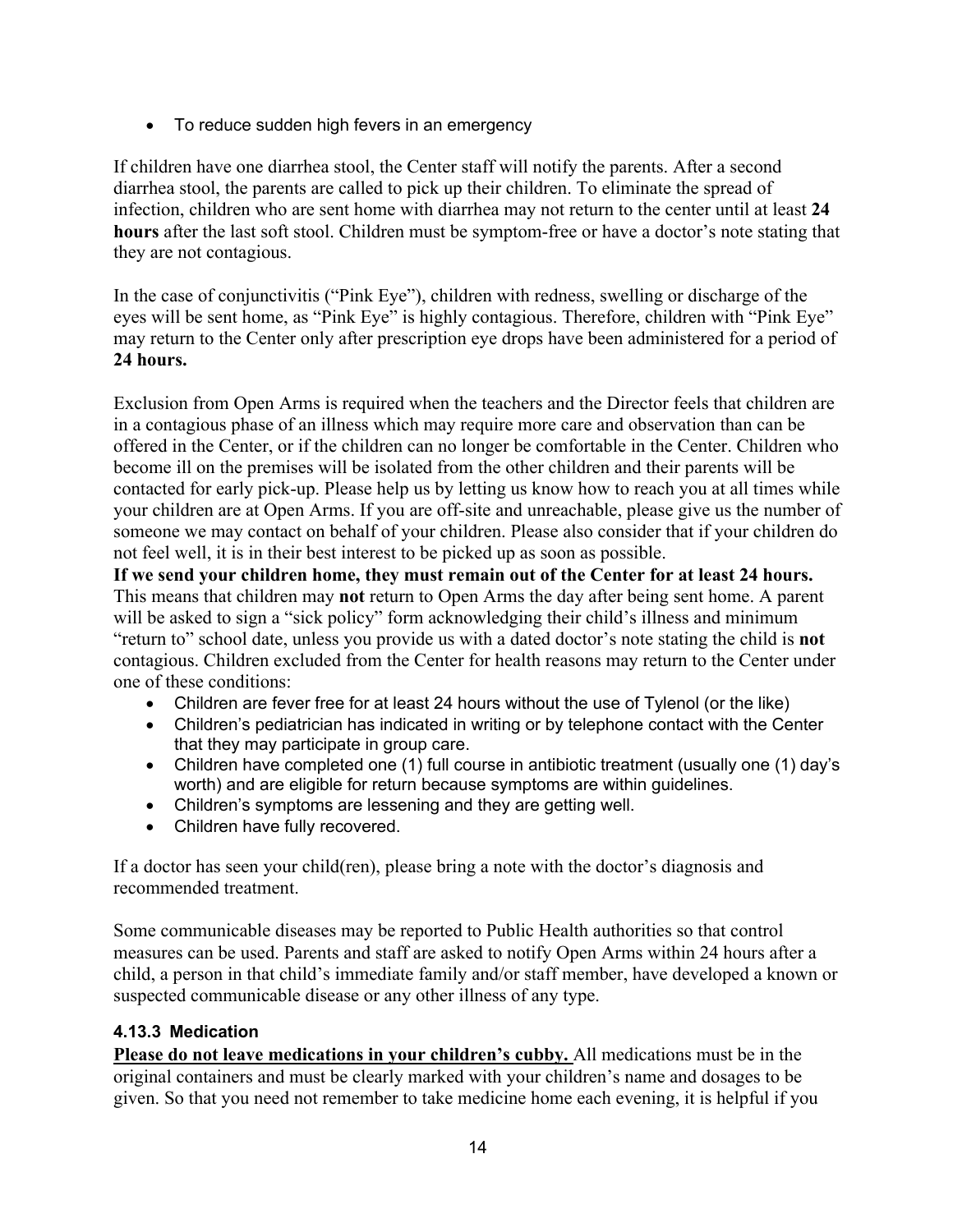ask your pharmacist to put your prescription medications in two (2) labeled containers so that you have one (1) for the Center and one (1) for your home. All prescription medications are allowed with written authorization from your children's physician **and** a parent or legal guardian. If your child is to receive any medication (prescription or over-the-counter), while at Open Arms, the correct forms must be filled out and accompany the medication. Medication is not provided by Open Arms. All medicine needs to be in the **original container** with the child's name clearly written on it and dosage to be given. All medication must be left at the front desk.

For an **Epi-Pen**, a **Food Allergy Action Plan** form must be filled out in addition to the **Long-Term** form(s).

For sunscreen, diaper cream, lotion, lip balm and insect repellant, a **topical** form must be filled out.

All medications will be returned at the expiration date. Expired medication will not be administered or kept at Open Arms.

A separate form must be completed for each type of medication that is to be administered.

For students who require emergency medication, all medication and accompanying forms must be complete and current. Failure to provide current medication forms will prevent your child from attending Open Arms, until all requirements are met.

### **4.13.4 Accidents (Incident Report Forms)**

In the event of an accident, appropriate procedures will be followed and parents will be notified. Incident reports are kept on all accidents and copies are available to the parents at the end-of-theday when you come to pick-up your child. In the event your children need emergency care and we cannot reach the parents, children will be taken to the Laurel Regional Hospital on Van Dusen Road or a previously requested emergency facility. Upon enrollment, a "Consent and Emergency Contacts" form must be completed and signed by the parents or legal guardians.

### **4.13.5 Accident Insurance**

We carry accident insurance to cover any accidental injury to your children that may occur during the hours that your children attend Open Arms. The cost for this insurance is covered in part of your yearly registration fees. This insurance is secondary to any primary health insurance under which your children are already covered. This accident insurance covers accidental injury whether your children are on our premises or away from the Center with a teacher-supervised group or field trip.

### **4.13.6 Emergency Response**

In the event that Open Arms were to relocate to our temporary evacuation center at Parkview Apartments, 9010 Briarcroft Lane, Laurel, MD, 20708, parents would be contacted by the Open Arms staff via our center or cell phones. All pick-up procedures and policies would still apply and an authorized adult would need to sign out your child/ren. In order to contact Open Arms during an evacuation, you may call 301-490-9730 (Parkview Apartments).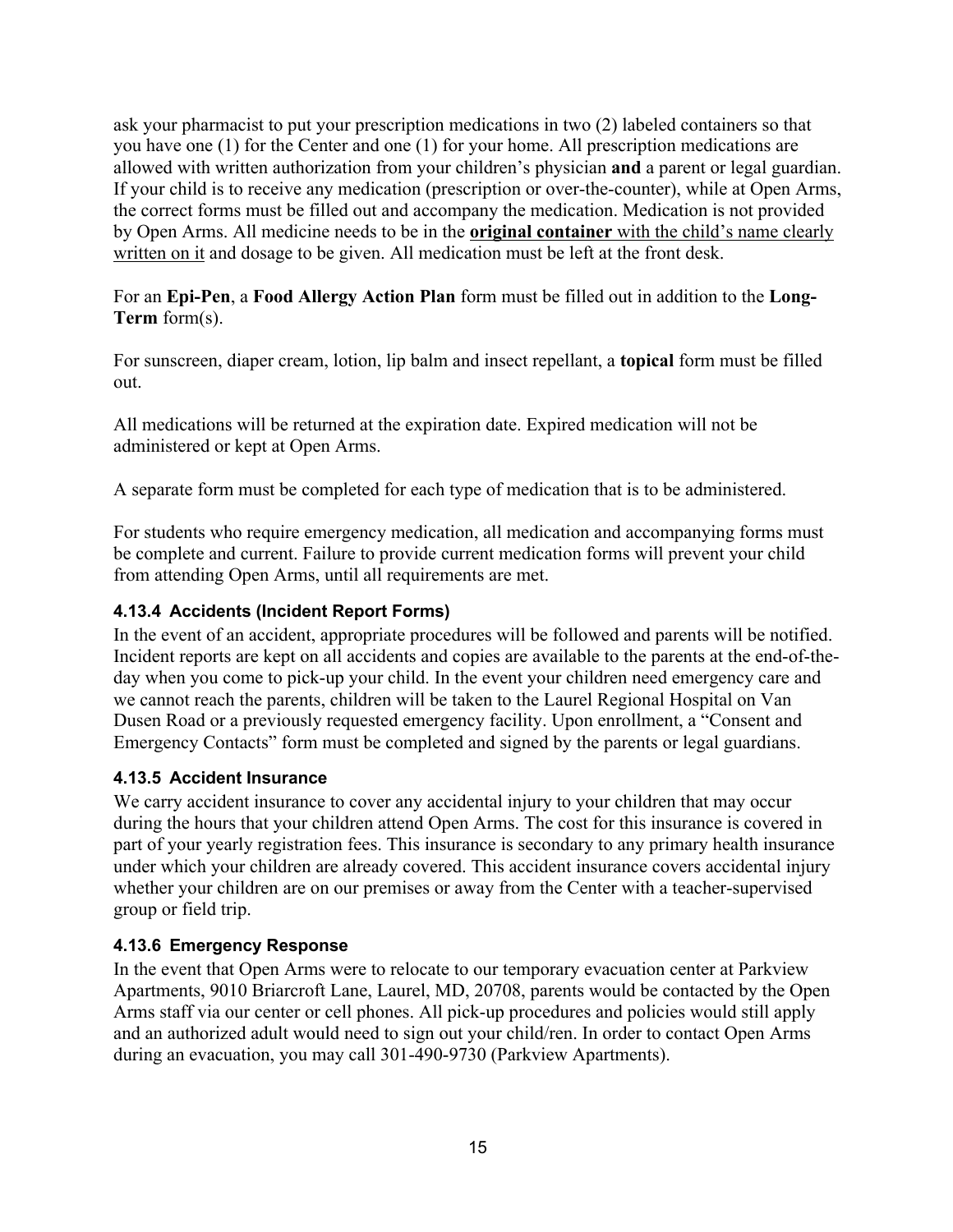#### **4.14 Dismissal**

Open Arms reserves the right to dismiss a child or family for problematic behavior at the sole discretion of the Director. In assessing whether to dismiss a child, the Director shall consider the best interest of the Center, staff and other children. Dismissal is a last resort action to situations, such as: the Director and teacher should make a reasonable effort to work with the child and the parents to eliminate the problematic behavior before dismissal is invoked. These problematic behaviors include, but are not limited to families or children that: endanger their safety or others; have an inability to adjust to the group or have an inability to benefit from the programs offered.

### **5 Programs - Your Children's Home Away From Home**

### **5.1 General**

The Open Arms program of child care and early childhood education includes teaching, storytelling, sharing, music, playing, Jesus-time and chapel in an informal, home-like environment. We believe that hearing Bible stories is an important part of the development of children because of what it teaches about God's love for the world, especially as shown in Jesus Christ. The Open Arms program provides experiences and activities which will meet your children's spiritual, emotional, social, intellectual and physical needs. Your children will be guided to start taking part in small and large group activities. This combination of experiences will broaden your children's aptitude for future schoolwork while allowing free reign for imagination and creativity. Children are attended to at all times by trained and experienced teachers.

Your children will be guided:

- To become aware of and have an interest in the world around them
- To develop a sense of pride in themselves, school, church and nation
- To make a happy transition from home life to school life
- To talk to God through a regular practice of prayer
- To interact comfortably with other children
- To manifest a degree of self-discipline and self-control
- To hear Bible stories and relate them to living now
- To grow in verbal, sensor, motor and conceptual skills
- To observe and use simple health and safety rules, and
- To help, think and act for themselves while growing in common courtesies

The full day program includes breakfast, two (2) snacks and rest time, outdoor play with games, exploration and exercise, indoor child-selected play with developmentally appropriate toys, dress-ups, manipulatives, sand and water play, prayers, songs, Bible stories, music, chapel, story time, Jesus-time, nature study and age-appropriate field trips. Our half-day program includes one snack and the above activities.

#### **5.2** *Curriculum*

Curriculum in an early childhood classroom is what happens throughout the day that contributes to the growth and development of young children. It is the total of all experiences that occur in a day. It includes Bible stories and worship, music, art, language, science, math and physical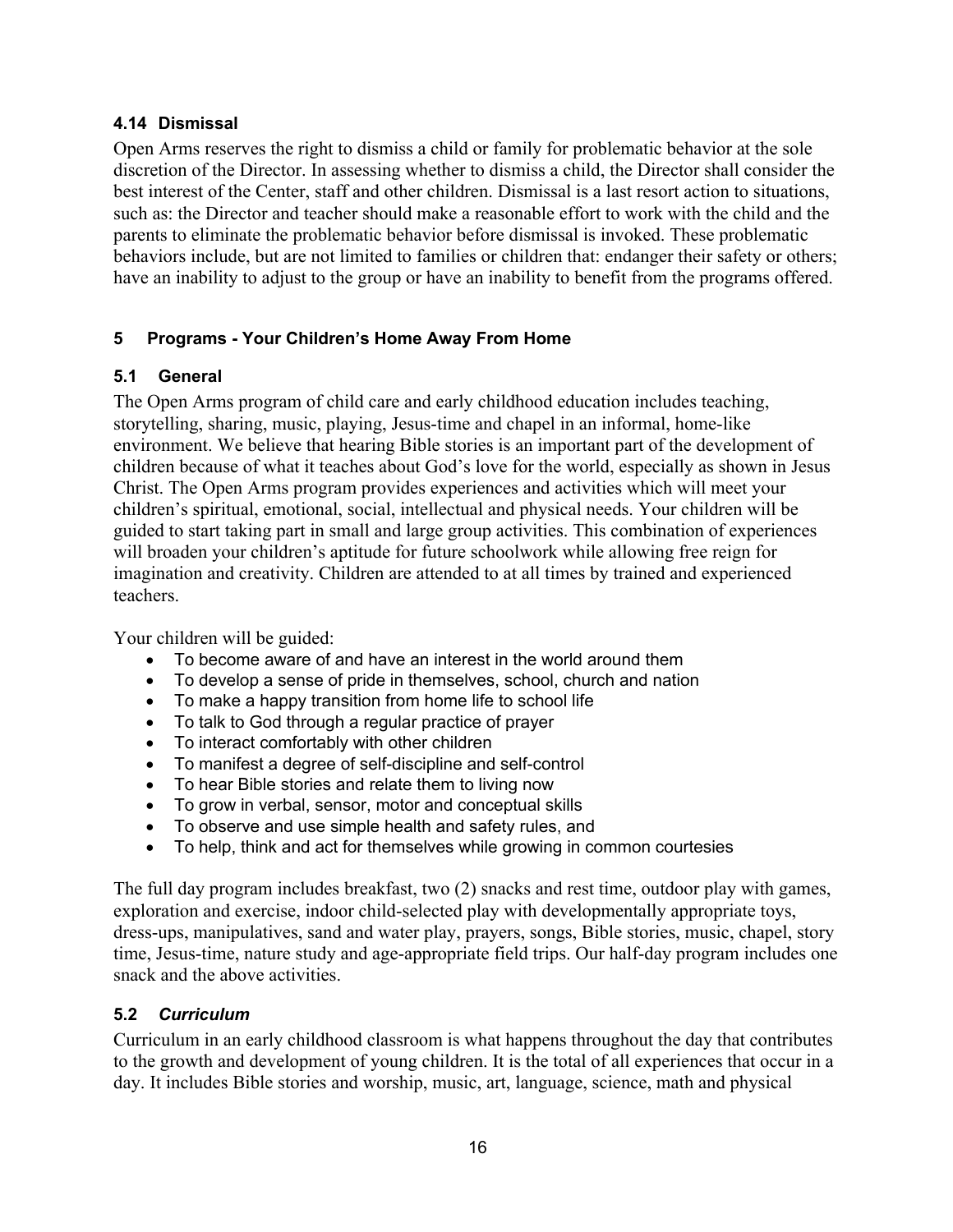development activities. These subject areas are not taught separately, but rather are integrated into the happenings of an entire day.

Faith development is the core of our curriculum at Open Arms CCDC. All planned activities will add to the spiritual life of the young children who are placed in our care. The curriculum will help to integrate experiences that help children understand God's love for all people.

The academic curriculum is a theme-based curriculum. We teach numbers, letters, colors and shapes in a variety of age-appropriate activities. It includes opportunities for growth in all major developmental areas, as well as creating a place where children will feel happy, secure and loved.

### **5.3 Daily Notes**

The teachers are available by appointment to discuss your children's progress. In addition, for children up to 24 months, we will provide you with a daily, written progress report summarizing your children's activities. These reports may include developmental milestones, current themes of study and special events. It is intended, by these reports, to include you in your children's progress and to provide you with information on activities that you may wish to reinforce at home with additional discussions or activities.

### **5.4 Infants and Toddlers**

### **5.4.1 General**

An infant's capacity to learn is present from birth. Infants learn about their world primarily through social contact – the experiences they have with those who care for them beginning at birth. Every infant is an individual with a unique temperament. All infants possess a set of skills and abilities, which change with development. Although the rate, pattern and quality of development vary from child to child, all infants progress through similar stages of development. Our infant and toddler program is based on the predictable sequences of normal infant development in the areas of motor skills, language and communication, cognition and socialization. Reinforcement of these basic stages of development are provided by our teachers, who play with the children, talk with them, make faces with them and respond to them.

Consistency in response makes the children's environment more predictable and comfortable. Varied experiences such as textures, different foods, shapes and sounds, going for strolls outdoors and watching birds and animals, are all offered to help stimulate your children to response to their environment.

For infants and toddlers to 18 months of age, care is at the ratio of one-to-three (1-to-3) children per staff member. Children are never left unattended, even when asleep. Our staff is highly qualified, loving and patient. Because of our high staff to child ratio, a great deal of time is allowed for holding and cuddling the children. We do not allow children to "cry it out", but rather try to comfort them in every way possible. We encourage nursing mothers to continue as their individual schedules permit. Mothers may bring a day's supply of fresh or frozen breast milk, or may nurse on-site.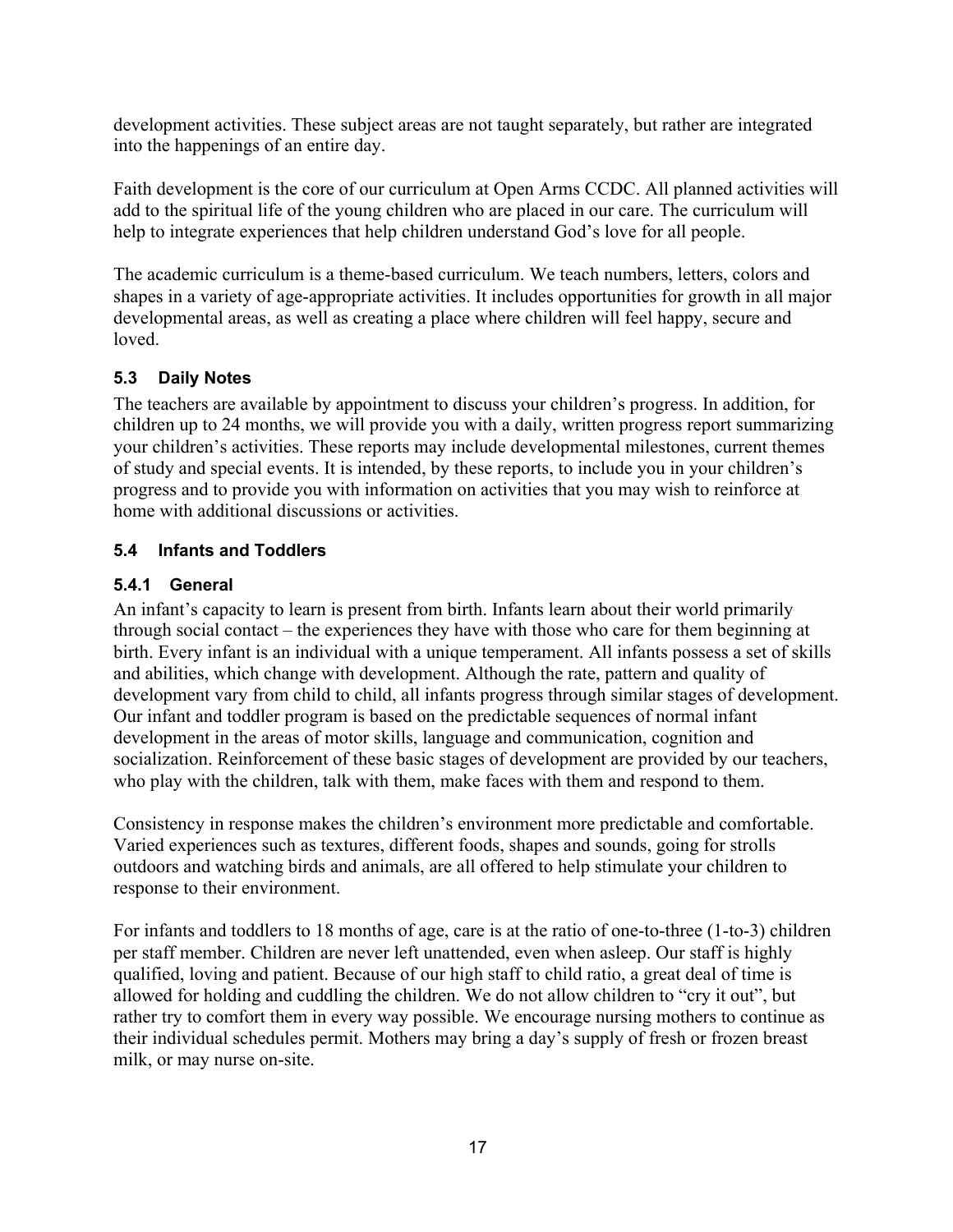Each child has his/her own crib or cot. Crib and cot linens are provide each day. When children are not asleep or eating, they are free to move around the room and to explore and interact with others. The children are held, rocked, talked to, sung to, and as appropriate, taught basic concepts of language.

### **5.4.2 Individual Infant Schedules**

We will ask you to furnish a daily schedule for your infants with regard to eating, sleeping and other routines. We will adhere to it as much as possible. In addition, you may provide special requests to our staff on a daily basis by making whatever written entries you wish on your children's daily record sheet. We will also make written entries at various times throughout the day. These entries will include detailed information on foods your children have eaten; how long your child slept; their disposition and activity level; noted symptoms of illness or discomfort; special experiences during the day and any extraordinary achievements such as a new word or a first step. The form will be returned to you at the end-of-the-day as a record of your child's activities during the hours when you were separated from him/her. Remember to label all personal items for your children, such as bottles, baby food, pacifiers, diapers, blankets and any spare clothing that will be left at the Center.

### **5.4.3 Diapering and Toilet Training**

Children are checked at least every two (2) hours throughout the day and changed at the first sign of wetness or soiling. No children are knowingly left in wet or soiled clothing. As a comfort to your child and a courtesy to your child's teacher, please do not drop off your child with a wet or soiled diaper. Parents will provide an ample supply of diapers, baby wipes and seasonal changes of clothing. Extra charges may be assessed if we must supply these items.

The changing table is disinfected after each use and teachers use the state-approved method of changing diapers posted in each room.

We will maintain your practices regarding potty training. When you think you and your children are ready to begin toilet training, we will assist you in accomplishing this skill for them.

### **5.5 Toddler's/Two's Program**

The toddlers/two's rooms are designed to serve children between the ages of 18 to 24 months. The staff-to-child ratio is one to three (1-to-3). For 2-year olds, the ratio is one-to-six (1-to-6). This gradual change from smaller groups to slightly larger groups provides a structure in which the children become prepared for the larger groups in the 3 and 4-year-old classes. Communication and academic skills are developed in the toddler rooms, as well as self-help skills such as table manners, toilet training and dressing themselves. Social skills, such as sharing toys, sitting in chairs, eating with utensils and other fine motor development activities. Positive interactions are stressed throughout the day. The positive atmosphere in the toddler room enhances children's good feelings about themselves and those around them.

### **5.6 Preschool (3-4 years)**

As children increase their experience at Open Arms, new considerations are given to their increased attention span, activity level and the need to satisfy their curiosity. A more structured environment is created in the classrooms and the opportunities for exploration are increased. The Preschool program serves children between the ages of three to five (3-to-5) years with a one-to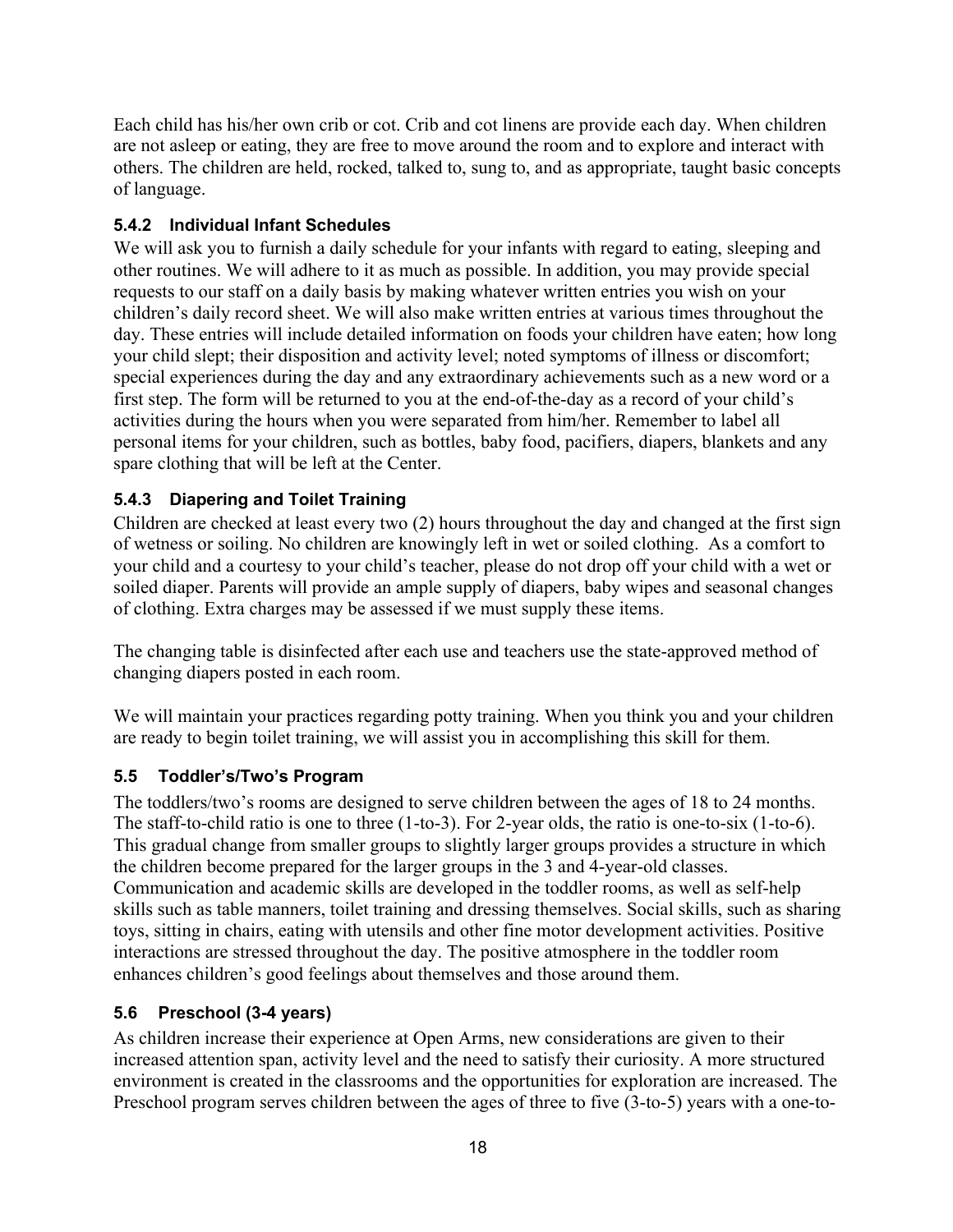ten (1-to-10) staff-to-child ratio. Emphasis is placed on cognitive skills and our curriculum includes pre-reading activities, pre-mathematics, science, creative art and music. Planned activities are used to reinforce the natural learning that is part of every activity in the children's day. We encourage the children to learn by doing and experiencing in a safe and well-supervised environment. We use age appropriate field trips and other special experiences to extend the children's knowledge of the world around them. Trained professionals present all these activities in a positive, caring atmosphere.

Consistency is given through routine. Variety is promoted through activities to stimulate all areas of development. Social interaction is encouraged; communication and cognitive skills enhanced and emotional and spiritual development are carefully nurtured.

Creativity is promoted in an uninhibited environment. Our close staff to child relationships contributes to the development of positive self-images. All developmental areas are given equal attention. Spiritual values are strongly promoted through exemplary interaction, as well as Bible stories, Jesus-time, prayers before meals and weekly chapel worship. Our main objective is love and individual attention through proper stimulation by the environment. Programs for older children include early development of pre-reading skills, language development, math, science, art, music and nature studies. The children select activities from a variety of indoor and outdoor play periods every day, weather permitting. The Preschool program at Open Arms is designed to provide children with the security of a "home" room and the flexibility of experiencing various structured activities at learning centers throughout the classrooms.

### **5.7 Before and After School Program**

We offer both before and after school care to children in kindergarten through the six  $(6<sup>th</sup>)$  grade. The after-school program will provide your children with nutritional snacks and supervised homework periods. Outdoor activities will be available, weather permitting, as well as both organized and free choice activities such as arts and crafts, music and science and nature studies. There will be no regular TV viewing.

Full day child care will be available for registered children on school holidays, vacation weeks, snow days and during the summer with the exception of holidays when the center is closed.

It is very important to **sign up two (2) weeks in advance** for schools out days so we can provide adequate staffing and prepare activities for the number of children attending. There will be **additional charges** for these days.

### **5.8 Half-Day Program**

Our half-day preschool program serves potty-trained children who are age 3 or 4 by September 1. Cutoff is for this program is January 1. No new students will be accepted after that. Special circumstances may be made, depending upon history and previous child care.

Emphasis is placed on cognitive skills. Our curriculum includes pre-reading activities, premathematics, science, creative art and music. Planned activities are used to reinforce the natural learning that is part of every activity in a child's day. We encourage the children to learn by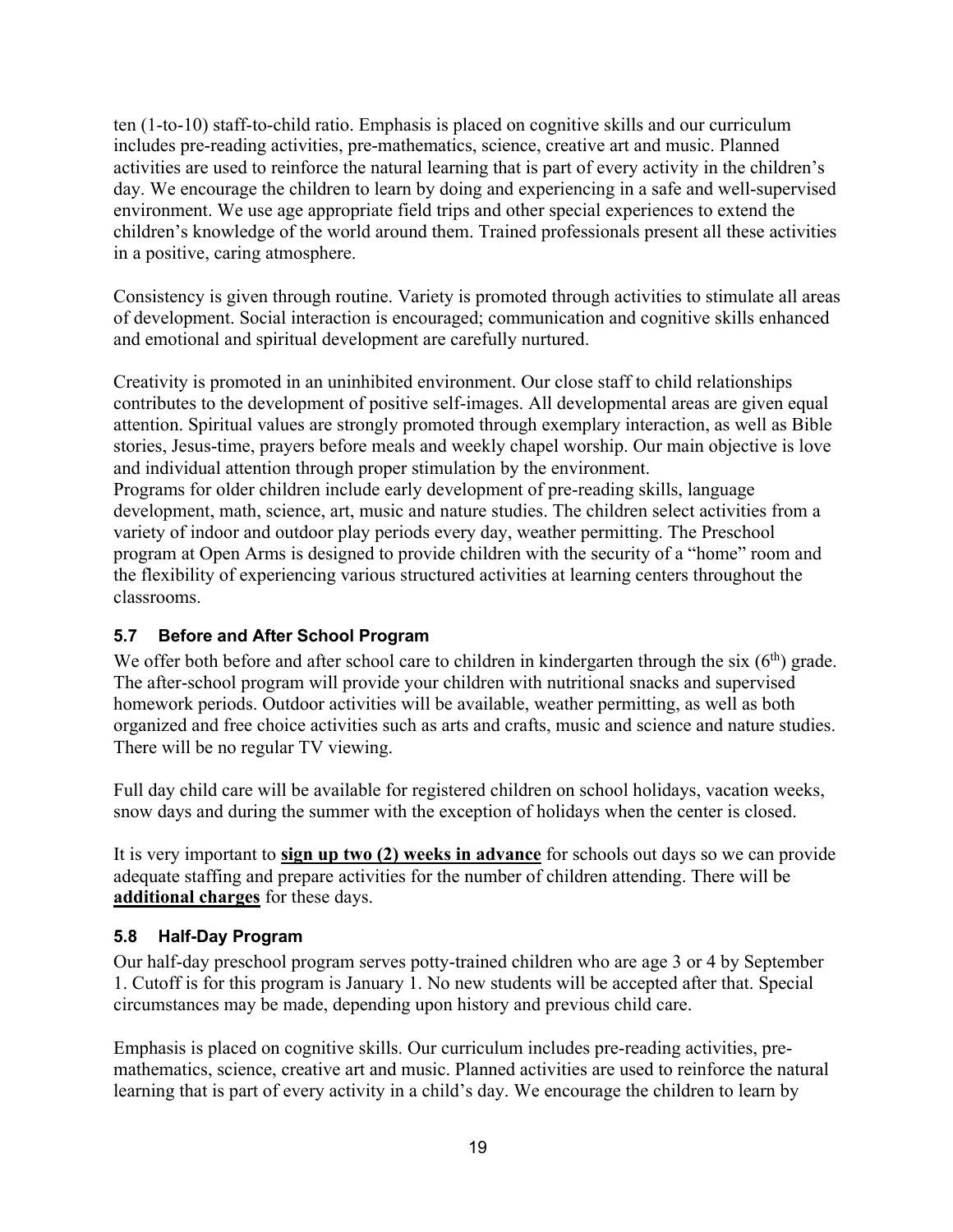doing and experiencing, in a safe and well-supervised environment. We use age-appropriate field trips and other special experiences to extend the children's knowledge of the world around them. Early childhood trained professionals present all these activities in a positive, caring atmosphere.

Consistency is given through routine. Variety is promoted through activities to stimulate all areas of development. Social interaction is encouraged; communication and cognitive skills enhanced and emotional and spiritual development are carefully nurtured.

Creativity is promoted in an uninhibited environment. Our close staff-to-child relationships contribute to the development of a positive self-image. All developmental areas are given equal attention. Spiritual values are strongly promoted through exemplary interaction, as well as Bible stories, Jesus-time, prayers before meals/snacks and weekly chapel worship. Our main objective is love and individual attention through proper stimulation by the environment.

Our half-day preschool program includes early development of pre-reading skills, language development, math, science, art, music and nature studies. The children select activities from a variety of interest centers throughout the classrooms. Learning activities alternate with indoor and outdoor play periods every day, weather permitting.

### **5.9 Summer Program**

Programs for students entering  $1<sup>st</sup>$ -6<sup>th</sup> grade are available during the summer.

### **5.10** *Reporting Suspected Child Abuse*

State law requires that child care workers report suspected child abuse directly to Child Protective Services. In keeping with state law, any report made remains confidential. Once a report has been made, the entire matter is out of the hands of the Center, and any further questions should be referred to Child Protective Services.

### **6 Your Child's Personal Items**

### **6.1 Clothing**

Please have your children wear play clothes to school that are comfortable and easy for them to manage as we encourage children to do as much for themselves as possible. This is part of the learning process and helps to build self-esteem. It is important that your children be allowed to get dirty and to get wet. We do have water play times both indoors and out. Therefore, we require that your children have a complete change of seasonally appropriate clothing, (including socks and underwear) at the Center at all times. Any soiled clothing will be bagged and placed in your children's cubby to be taken home that day. A clean change of clothing must be returned the following day. **Each item of clothing should be clearly labeled with your child's names**, including jackets and sweaters. It is recommended that your children have a plastic, canvas or paper bag available at the Center with them all times. The bag will be kept in your children's cubby and can contain a spare change of clothes as well as a place for personal belongings to be kept during the day to be sure they get back home in the evening.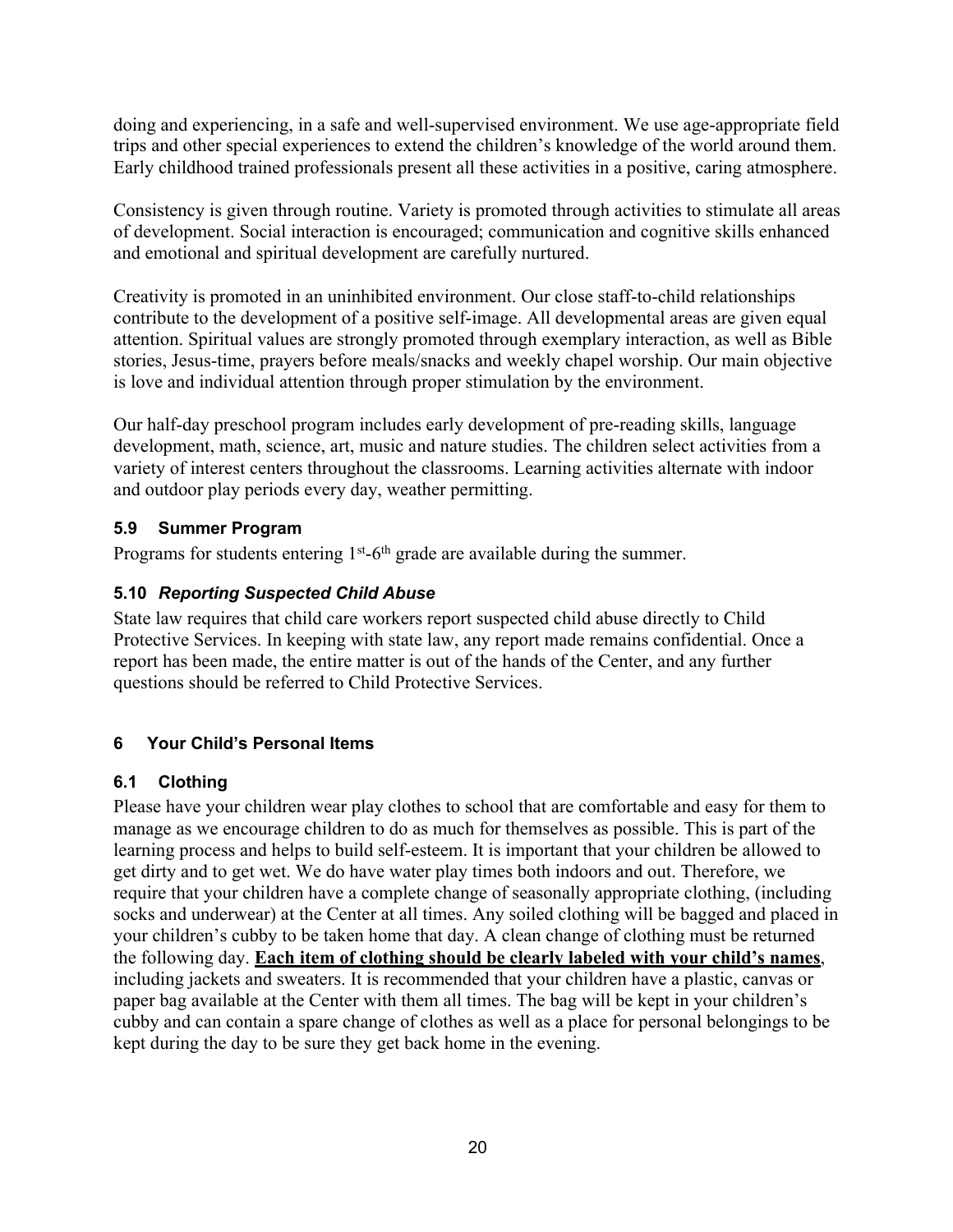Only **tennis shoes** are appropriate for your child's day with us. For playground play and walking safety in our building, closed-in shoes with rubber soles like tennis shoes are the best protection for your child.

Cubby hole dimensions (Height x Width x Depth) are  $11.5$ " x  $11$ " x  $15\frac{3}{4}$ " or 29 cm x 28 cm x 40 cm.

### **6.2 Other Personal Items**

Pillows, blankets and stuffed animals from home are allowed at the Center for rest time only. **Please label everything with your child's name.** Parents are responsible for ensuring the cleanliness of such items. Pillows, if used, are required to have a pillow cover.

### **6.3 Records**

Your child's records are maintained in an accessible manner at Open Arms. These records include the following and must be kept current and accurate:

- Your child's identifying information (name, birth date, etc.)
- Parent(s) name, address, home and business phone numbers
- Name, address and telephone numbers of persons, including the child's physician, to contact in emergencies
- A signed statement by the parent regarding any allergies and other known health problems (medical, mental, emotional, developmental) and any special procedures that should be used in caring for the child
- Parental agreements for obtaining emergency medical care for the child when the parent is not available
- Current physical and immunization records
- IEP (Individual Education Plan)
- Center agreements and releases

Information pertaining to your child will not be disclosed to persons other than the Center staff or other authorized personnel, unless you have granted written permission to do so. All records must be complete and up-to-date in order for your child to attend Open Arms. Students with incomplete files will not be permitted to attend until the record is brought up-todate.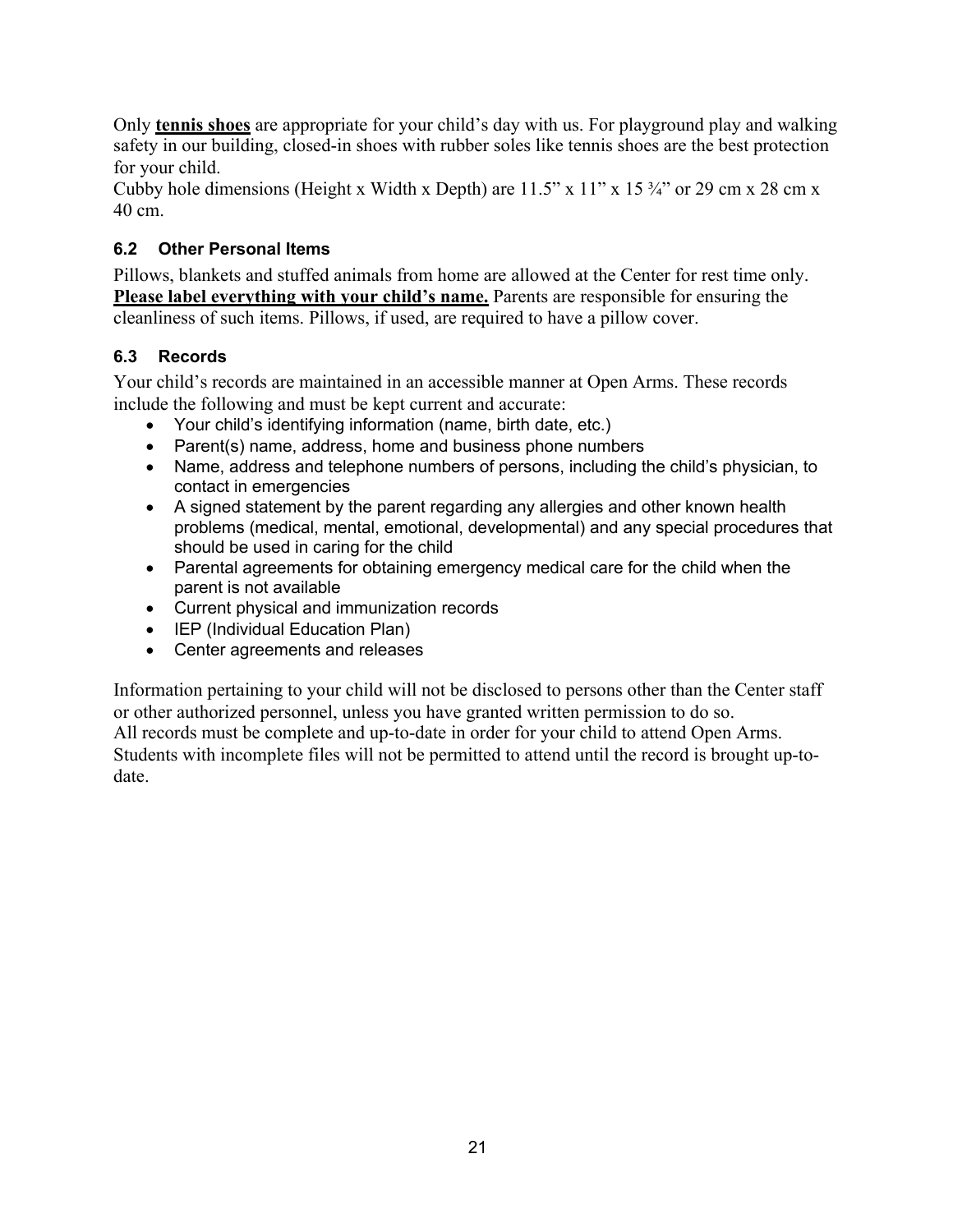#### **7 Last But Not Least**

Our greatest gift is to share the love we have received from Christ with the children in our care. The policies established by Open Arms are for the welfare and safety of each child who attends our facility.

Jesus said, ""… Let the little children come to me; do not stop them, for the kingdom of Heaven belongs to them … Then He put His arms around them, laid His hands on them and gave them His blessing ..."

*Mark 10: 14, 16*

#### **Children Learn What They Live**

If a child lives with criticism, he learns to condemn. If a child lives with hostility, he learns to fight. If a child lives with ridicule, he learns to be shy. If a child lives with tolerance, he learns to be patient. If a child lives with encouragement, he learns confidence. If a child lives with praise, he learns to appreciate. If a child lives with fairness, he learns justice. If a child lives with security, he learns to have faith. If a child lives with approval, he learns to like himself. If a child lives with acceptance and friendship, He learns to find love in the world.

*By Dorothy Law Nolte*

### **WELCOME TO OPEN ARMS CHRISTIAN CHILD DEVELOPMENT CENTER.**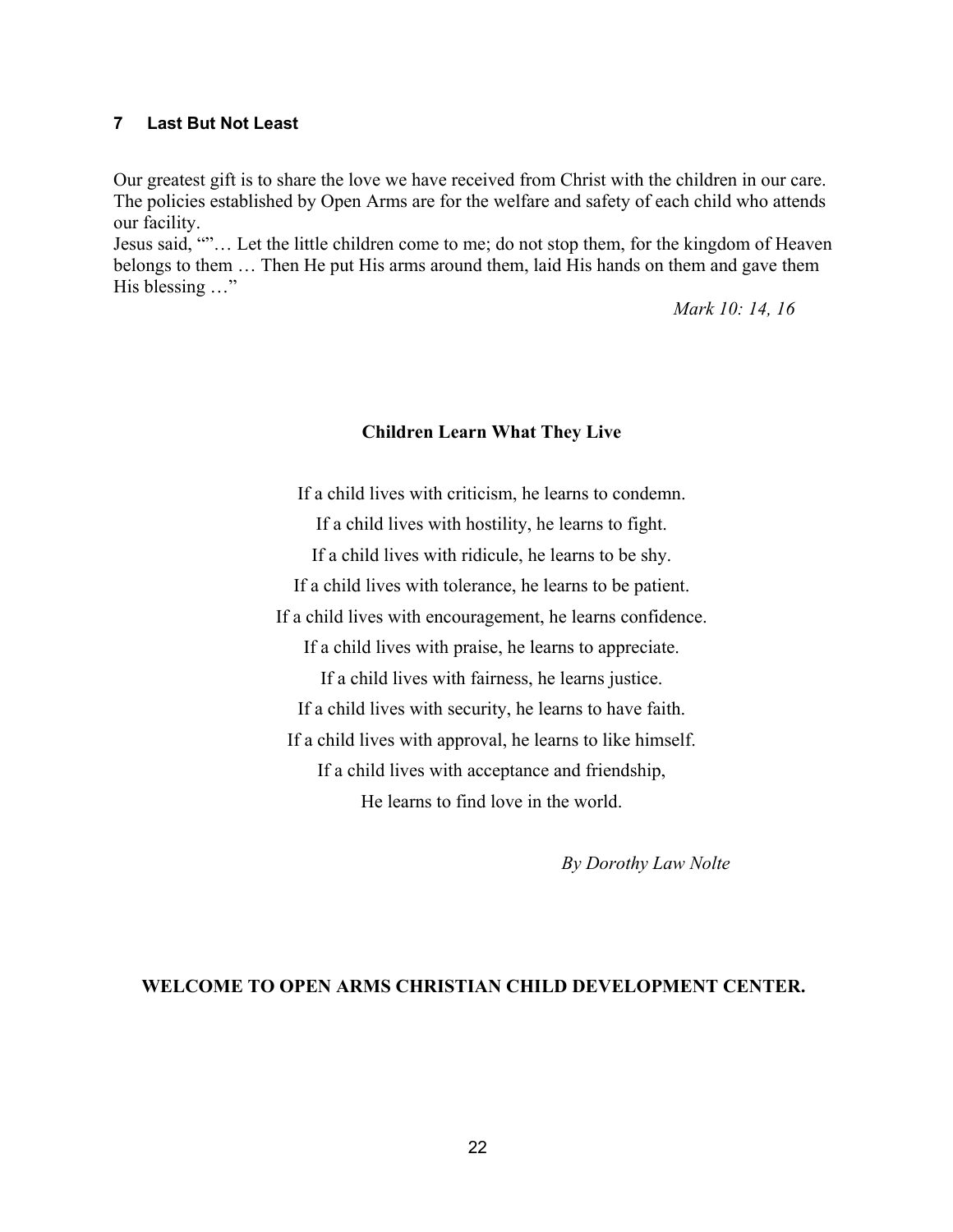#### List of Handouts

- 1. Tuition Agreement
- 2. WEE Learn Curriculum
- 3. Children's File Checklist
- 4. Late Slip
- 5. School Year Calendar
- 6. Photo/Video Release
- 7. Parental Agreement
- 8. Simply Giving Authorization Form (Auto Debit Account)
- 9. Maryland State Department of Education Office of Child Care Health Inventory (4 pages)
- 10. Maryland State Department of Education Office of Child Care All About My Child (2 pages + 2 page form (1 page front and back)
- 11. Wait List Form
- 12. Infant/Toddler/Preschool Registration Form
- 13. School Age Program Fall Registration Form
- 14. Emergency Form
- 15. Infant Daily Report Classroom
- 16. Open Arms My Day Form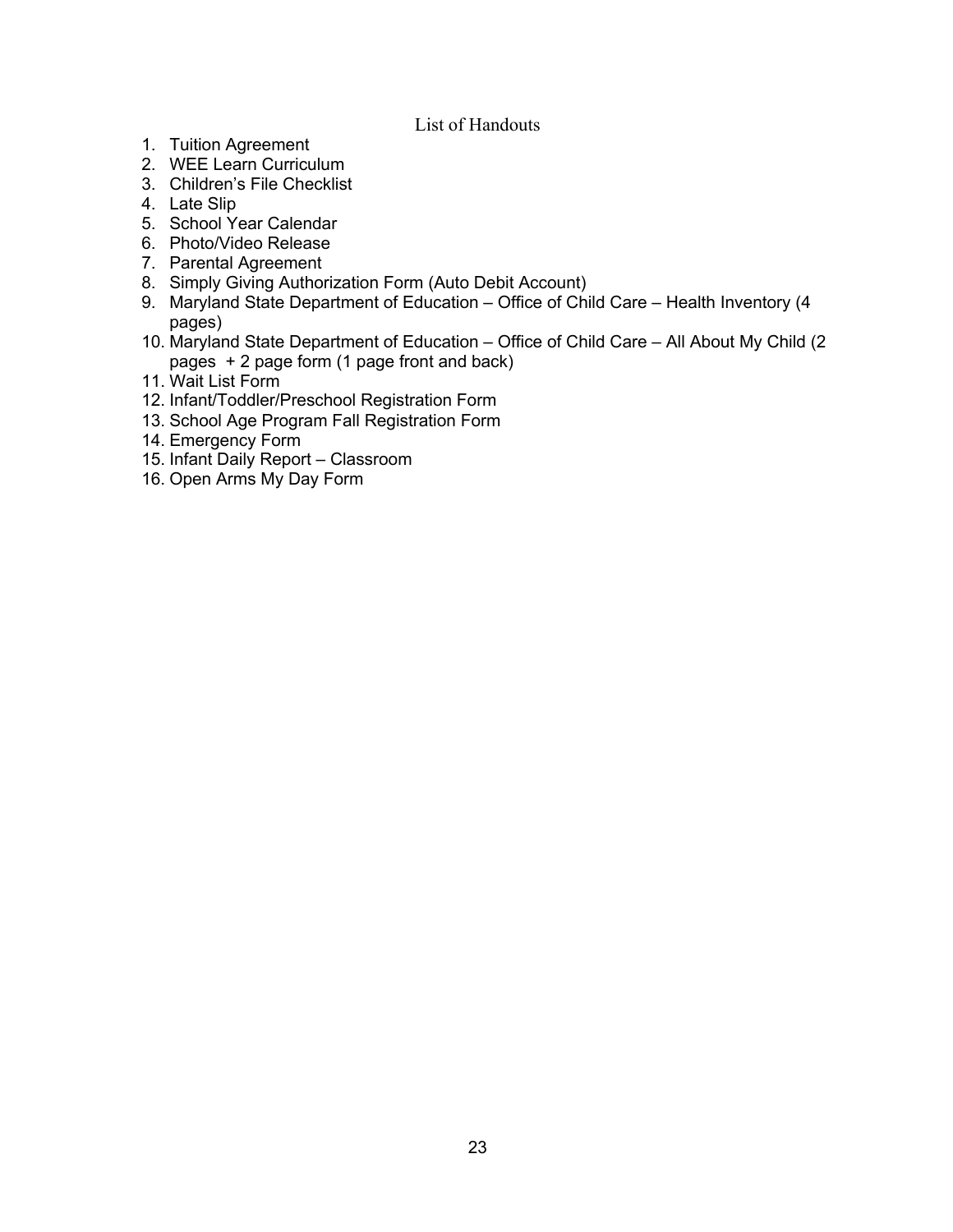Lambs Classroom Schedule (Older 3's and Younger 4's)

- 6:30 7:00 Arrival / Breakfast / Combined Group
- 7:00 7:30 Breakfast / Developmental Activities
- 7:30 8:00 Quiet Centers / Focused Learning
- 8:00 9:00 Focused Learning / Fine Motor
- 9:00 9:15 Morning Devotion
- 9:15 9:45 Circle Time / Spanish Class
- 9:45 10:00 Art / Science / Music / Dance
- 10:00 10:30 Centers / Group Learning
- 10:30 10:45 Toileting & Hand Washing
- 10:45 11:00 Snack / Stay Time
- 11:00 11:30 Music / Indoor or Outdoor Play
- 11:30 12:00 Hand Washing / Calm Down
- 12:00 12:30 Lunch
- 12:30 1:00 Toileting & Hand Washing
- 1:00 3:00 Nap Time
- 3:00 3:15 Toileting & Hand Washing
- 3:15 3:45 Snacks
- 3:45 4:45 Story Time / Centers
- 4:45 5:30 Group Learning / Centers
- 5:30 6:30 Outdoor Play / Combined Groups